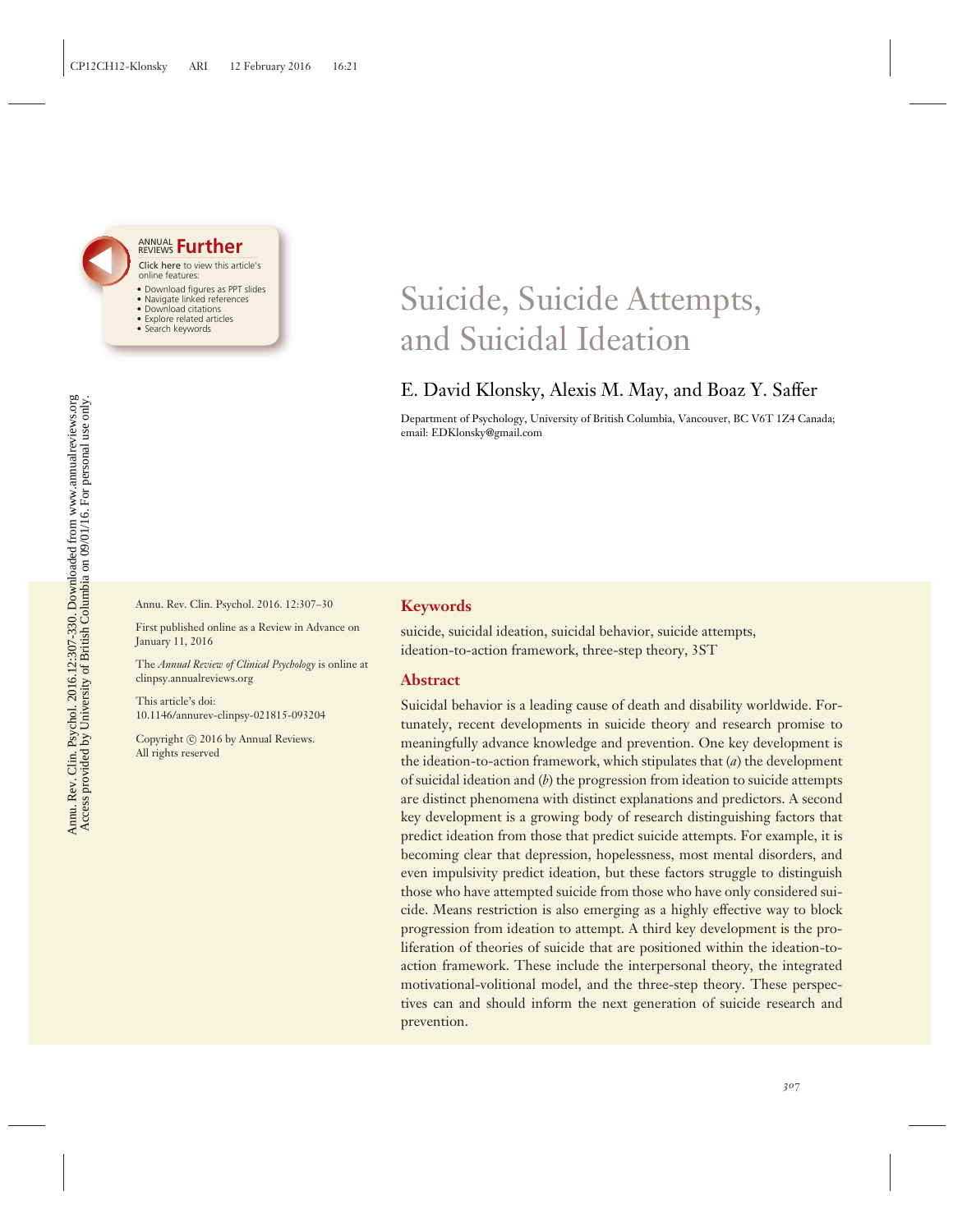| 309                                                |
|----------------------------------------------------|
| 311                                                |
| MENTAL DISORDERS AND OTHER CLINICAL CORRELATES 312 |
| 313                                                |
| 314                                                |
|                                                    |
|                                                    |
|                                                    |
|                                                    |
|                                                    |
|                                                    |
|                                                    |
|                                                    |

#### **INTRODUCTION**

Suicidal behavior is a global cause of death and disability. Worldwide, suicide is the fifteenth leading cause of death, accounting for 1.4% of all deaths (WHO 2014). In total, more than 800,000 people die by suicide each year. The annual global age-standardized death rate for 2012 is estimated to be 11.4 per 100,000, and the World Health Organization (WHO) projects this rate to remain steady through 2030 (WHO 2013, 2014).

In addition to suicide deaths, suicidal thoughts and nonfatal suicide attempts also warrant attention. Globally, lifetime prevalence rates are approximately 9.2% for suicidal ideation and 2.7% for suicide attempt (Nock et al. 2008a). Suicide ideation and attempts are strongly predictive of suicide deaths; can result in negative consequences such as injury, hospitalization, and loss of liberty; and exert a financial burden of billions of dollars on society (CDC 2010a; Nock et al. 2008a,b; WHO 2014). Taken together, suicide and suicidal behavior comprise the nineteenth leading cause of global disease burden (i.e., years lost to disability, ill-health, and early death), and the sixth and ninth leading cause of global disease burden among men and women 15 to 44 years of age, respectively (WHO 2008). By any measure, there is urgency to better understand and prevent suicide and suicidal behavior.

#### **DEFINITIONS AND TERMINOLOGY**

The use of vague or inconsistent terms and definitions has hindered progress in suicide research and theory. For example, some use the term suicidal behavior as a general term encompassing any suicidal thought or action without taking additional steps to distinguish thoughts from plans, from nonfatal attempts, and from attempts that result in death. Similarly, some use the term self-harm to refer to intentional self-injury without intent to die (i.e., nonsuicidal self-injury behaviors such as superficial skin cutting), whereas others use the term to encompass all intentional self-injurious behaviors regardless of intent to die. Because these different aspects of suicidality and self-injury can have very different prevalence rates, functions, clinical correlates, and outcomes, it is critical to be precise with our use of definitions and terminology.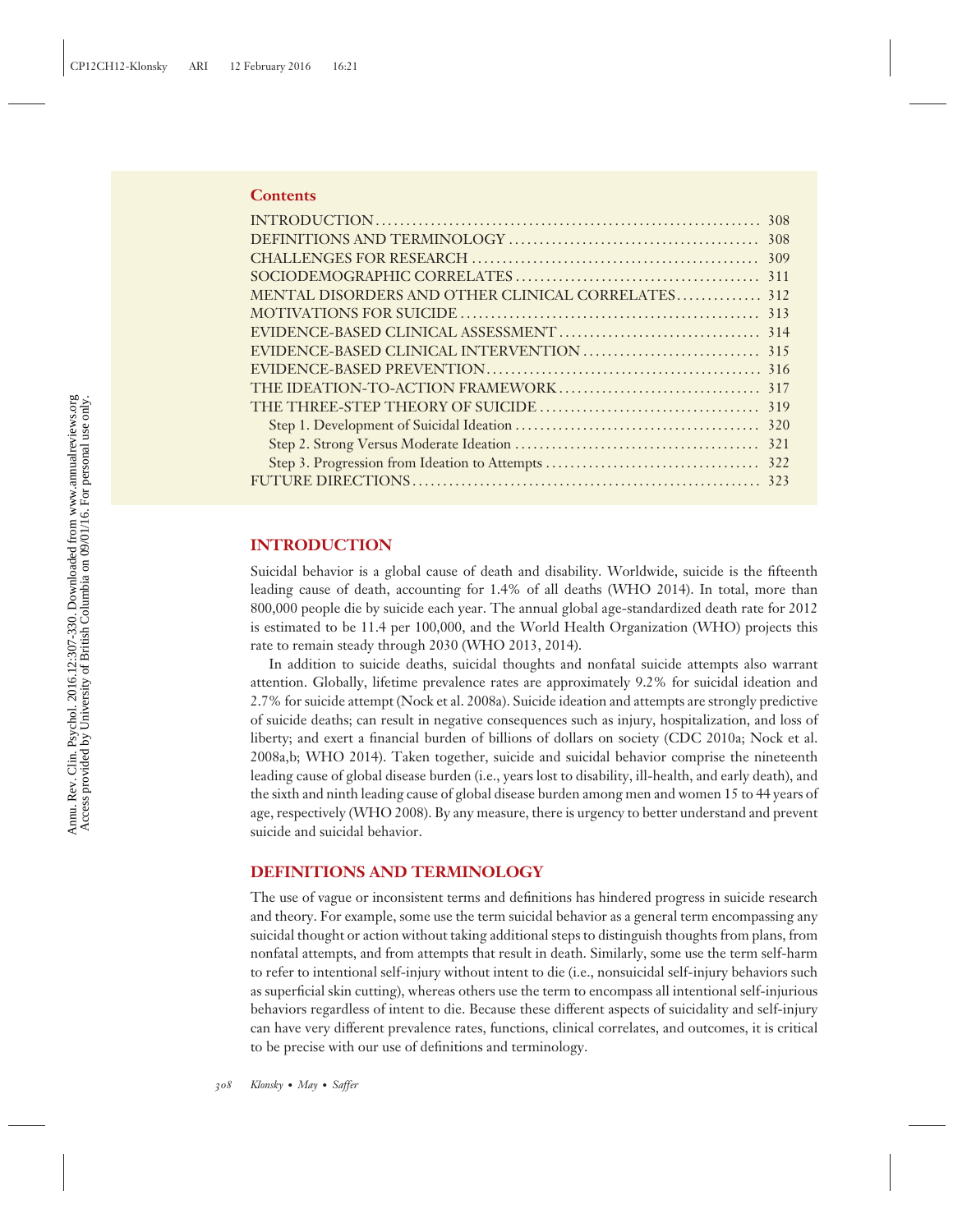The scope of this review precludes a comprehensive discussion of issues of terminology and definition, but we emphasize a few key points. We utilize the definitions provided by the US Centers for Disease Control and Prevention (CDC) (CDC 2015a, Crosby et al. 2011), whereby suicidal self-directed violence is distinguished from self-directed violence with undetermined or nonsuicidal intent. Within the domain of suicidal self-directed violence, suicide is defined as death caused by self-directed injurious behavior with an intent to die as a result of the behavior; suicide attempt is defined as a nonfatal, self-directed, potentially injurious behavior with an intent to die as a result of the behavior even if the behavior does not result in injury; and suicidal ideation is defined as thinking about, considering, or planning suicide. The terms completed suicide, failed attempt, nonfatal suicide, successful suicide, suicidal gesture, and suicide threat are considered pejorative or misleading, and the term parasuicide is considered overly broad and vague and therefore unacceptable by the CDC.

The American Psychiatric Association (APA) has also addressed an important definitional issue with the publication of the fifth edition of the *Diagnostic and Statistical Manual for Mental Disorders* (DSM-5; Am. Psychiatr. Assoc. 2013). Section III of the DSM-5 includes nonsuicidal self-injury (NSSI) and suicidal behavior disorder as "conditions for further study." A key reason for proposing a distinct disorder for NSSI was to distinguish the behavior from suicide attempts (i.e., self-harm with intent to die). Although NSSI is strongly correlated with suicide attempts (Klonsky et al. 2013, Wilkinson et al. 2011), the behaviors differ in terms of prevalence (NSSI is more prevalent), frequency (NSSI is often performed dozens or hundreds of times, whereas suicide attempts are typically performed once or a few times), methods (cutting and burning are more characteristic of NSSI, whereas self-poisoning is more characteristic of attempted suicide), severity (NSSI rarely causes medically severe or lethal injuries), and functions (NSSI is performed without intent to die, usually to temporarily relieve overwhelming negative emotion, and sometimes in an effort to avoid suicidal urges) (CDC 2010a, Klonsky 2007, Klonsky & Muehlenkamp 2007, Muehlenkamp 2005, Muehlenkamp & Gutierrez 2004). We believe NSSI has a strong relationship with suicide attempts for two reasons: NSSI correlates with variables, such as depression, known to increase risk for suicidal ideation; and NSSI facilitates habituation to self-inflicted violence and pain, which in turn increases the capacity to attempt suicide (Klonsky et al. 2013).

#### **CHALLENGES FOR RESEARCH**

The study of suicide is fraught with many challenges resulting from the nature of suicidality itself, the research practices common to the field over the past several decades, and the complicated cultural meaning of suicide (Goldsmith et al. 2002). Five challenges are detailed in this section.

First, as noted above, the field of suicidology has struggled to establish a set of agreed upon terms over the past 50 years. Although it has become more common for researchers to be clear about the terms they use and their meaning (like we do above), the existing research literature is filled with different terms, which hampers our ability to integrate findings across the various studies published. The field has repeatedly sought to address the issue, including at a meeting hosted in the 1970s by the National Institute of Mental Health (NIMH), and subsequent efforts in the 1990s by multiple organizations including NIMH, the American Association of Suicidology, and the Center for Mental Health Services. These meetings resulted in a seminal article by O'Carroll et al. (1996) that was subsequently revised and updated by Silverman et al. (2007). However, despite these workshops, differences persist in terminology between subfields (e.g., mental health professionals versus school systems versus coroners) and even among mental health professionals and suicidologists (e.g., whether to distinguish NSSI from suicide attempts). Such diversity impedes the ability to combine knowledge from disparate studies and publications and limits the advancement of suicide knowledge and prevention (Posner et al. 2014).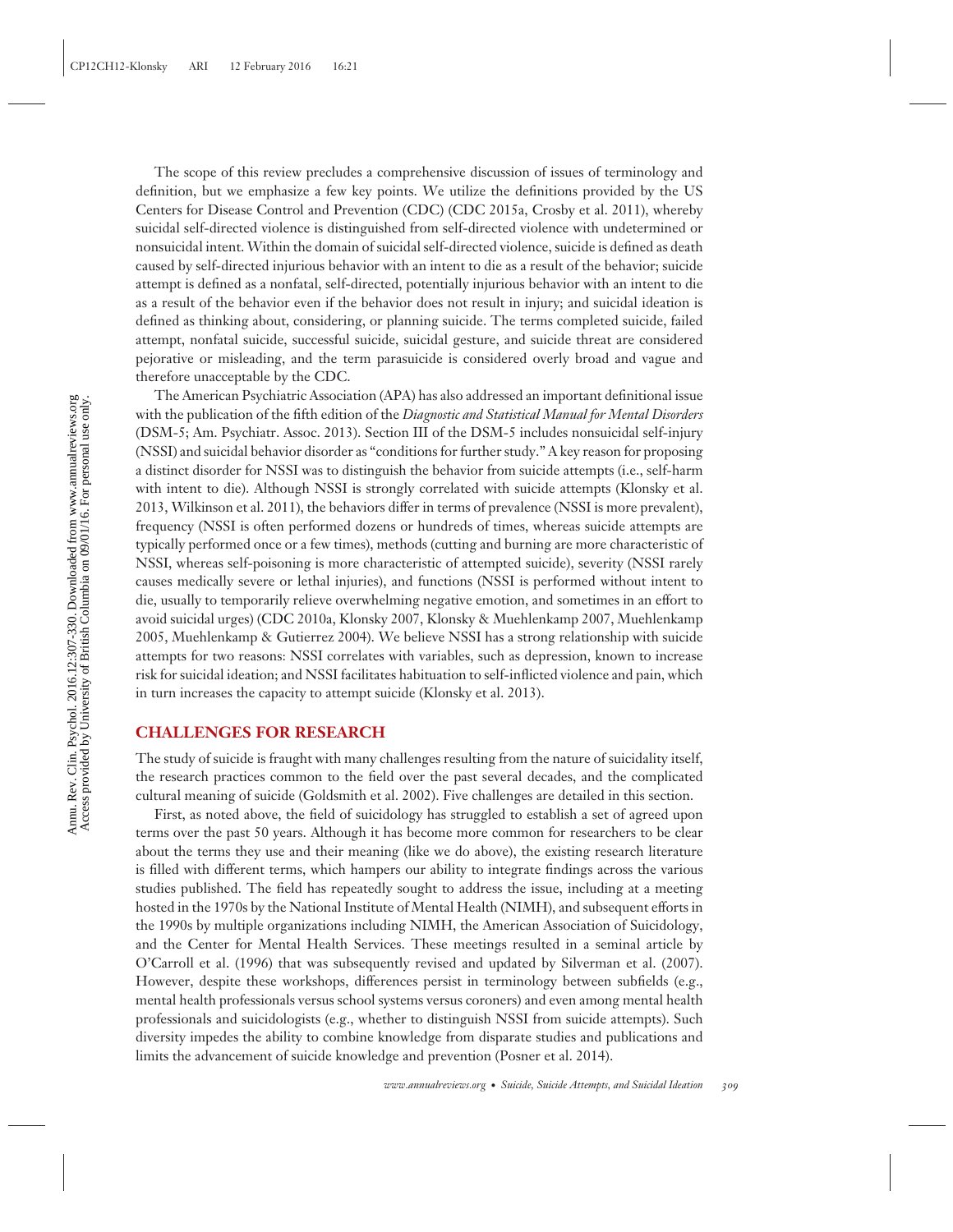Second, in part due to the aforementioned inconsistencies in nomenclature, measures of suicidality are numerous and often divergent in their aims and content. For example, assessments of suicide ideation range from simple one- to two-item screenings [e.g., "Did you ever seriously consider suicide?" (CDC 2015b)] to full assessments that capture frequency, severity, planning, communication, and intent (Nock et al. 2007). Though versatility in measurement approaches allows for assessments in different settings and time frames, it also leads to confusion in the literature. For example, the presence of ideation is at times operationalized as fleeting thoughts about suicide and at other times requires heightened severity or frequency. A history of suicide attempt may be determined by a single question (e.g., "Have you ever attempted suicide?") or may explicitly require intent or a certain degree of lethality. The diverse measurement approaches make it difficult to compare findings and integrate knowledge across studies.

A third challenge to research is the variability across studies in whether suicidal ideation and attempts are treated as states or traits. In other words, is suicide ideation and attempt better conceptualized as an experience someone has at a moment in time (e.g., studies of ideation or attempts) or as an individual difference variable attached to anyone who has thought about or attempted suicide at least once (e.g., studies of ideators or attempters)? For most, ideation is a relatively rare experience isolated to a particular period of one's life rather than a chronic experience (Kessler et al. 2012). Similarly, most individuals who attempt suicide only do so once (Kessler et al. 2012). Thus, it may be most accurate to consider suicidality a state and to study it accordingly. However, because previous suicide attempts strongly predict future attempts (Borowsky et al. 2001, O'Connor et al. 2013) and because some ideators, often with early onset, experience persistent ideation (Kessler et al. 2012), there is also reason to view suicidality as a trait-like variable, especially in the context of clinical risk assessment. Different perspectives on this issue imply different research designs and questions, and yield different types of knowledge (e.g., when is an individual at risk versus who is at risk). Unfortunately, the basis for the approach taken is rarely explicitly considered or rationalized in published studies, and knowledge about suicide and suicide risk suffers as a result.

Fourth, even when clear definitions are agreed upon and standardized measures are used, the heavy stigma surrounding suicide can influence reporting. For example, individuals in countries strongly influenced by religions that prohibit suicide may underreport suicide attempts and deaths. It is even possible that individuals with a history of suicidal thoughts or attempts are less likely to identify as such and agree to participate in research studies, although for obvious reasons it would be extremely difficult to recruit a representative sample of suicidal individuals to examine this possibility. Nonetheless, it is likely that cultural differences in the stigma around suicide affect the accuracy of the rates reported in global epidemiological studies (Mars et al. 2014, Nock et al. 2008b).

Finally, the nature of suicidal thoughts and behaviors themselves presents a variety of obstacles for research. To begin with, low base-rate behaviors such as suicide are hard to study for both practical and statistical reasons. Even in high-risk populations, where suicide deaths are more common than in the general population, thousands of participants are needed to obtain reliable results (Goldsmith et al. 2002). Moreover, unlike many other clinically relevant behaviors, such as binge drinking or occurrences of panic attacks, a suicide death precludes the possibility of reporting about the event retrospectively. Instead, examining suicide as an outcome means utilizing large longitudinal studies and psychological autopsy studies. Longitudinal studies present challenges for the inclusion of large sample sizes, comprehensive clinical assessment, and sufficiently frequent assessments so as to ensure that any suicide death that occurs is likely to have been preceded by an assessment relatively close in time. Psychological autopsy studies are limited by their reliance on the memories, knowledge, and interpretations of informants and medical records.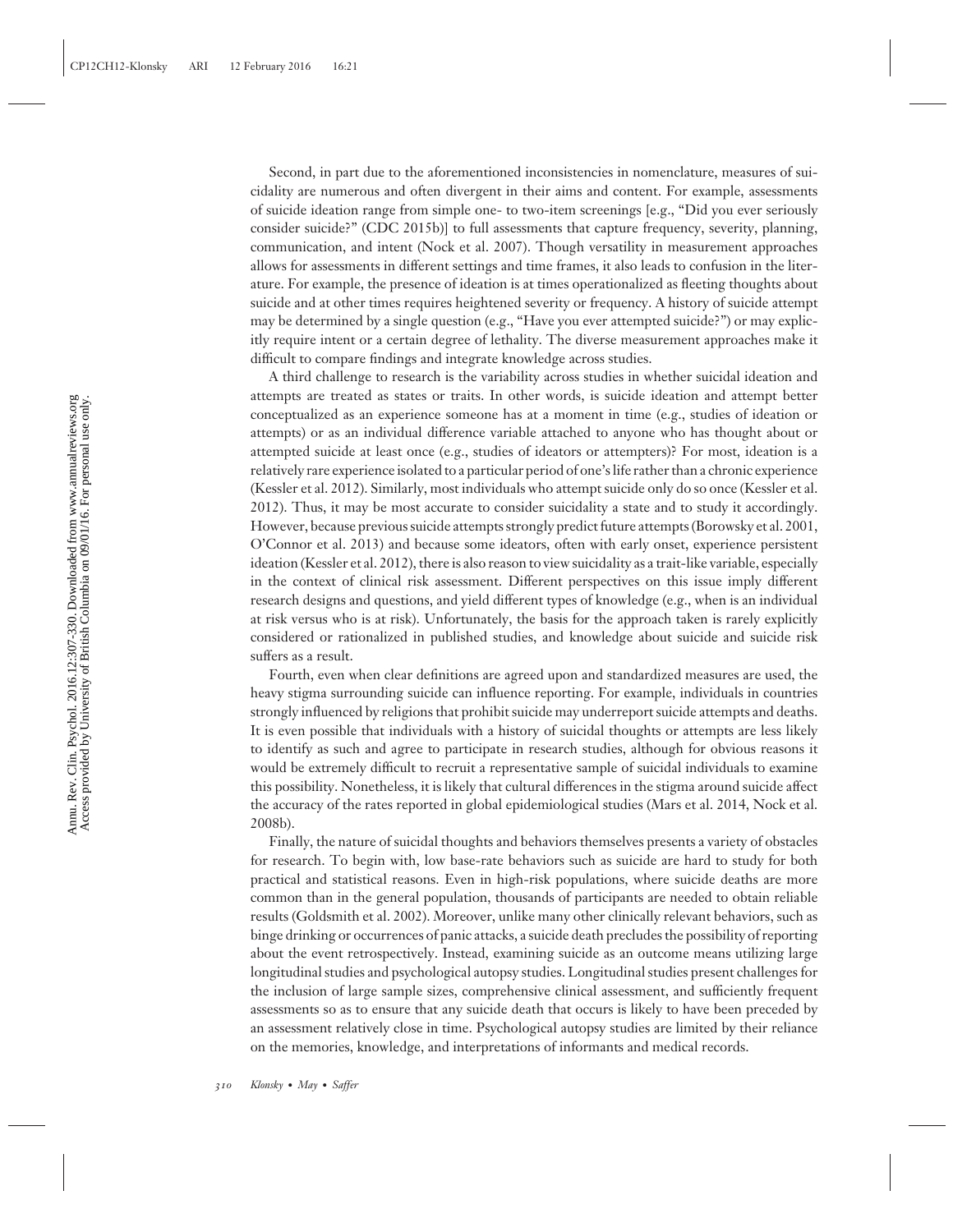Because of the difficulty in studying suicide as an outcome, researchers instead often study suicidal thoughts and/or behaviors as proxies for suicide. These behaviors make good research targets because they are strongly related to suicide but occur far more frequently and are thus easier to study. However, these studies have their own practical and ethical limitations. For example, researchers have an ethical responsibility to intervene should they believe a suicide attempt is imminent, which means that researchers often must impact the participants they are studying precisely when, from a scientific perspective, it would be most important to observe and assess the natural course of suicidal thoughts and attempts. In addition, a few studies suggest that suicidal thoughts and behaviors have some different predictors and correlates than suicide death (Daigle 2004, DeJong et al. 2010), which means that studies of suicidal thoughts and behaviors may not fully generalize when it comes to understanding suicide itself. Although these challenges will remain for the foreseeable future, suicide research is also poised to benefit from creative advances in psychological research, including using social networking analysis, ecological momentary assessment, and big data approaches. It will be important for suicidologists to use these and other methodological innovations to combat the challenges inherent to the study of suicide.

#### **SOCIODEMOGRAPHIC CORRELATES**

A comprehensive examination of correlates of suicide, suicide attempts, and suicidal ideation is beyond the scope of this review; however, we briefly emphasize some key points. Most notably, suicide rates are not distributed evenly across people or places.

For example, high-income countries have higher suicide rates than low- and middle-income countries (LMICs; 12.7 versus 11.2 per 100,000, respectively). LMICs, however, account for over 75% of all suicides worldwide. Suicide rates also differ by gender and age (Nock et al. 2008a; WHO 1999, 2014). Men account for roughly three times the number of suicides than women, and this gender disparity is even greater in high-income countries (WHO 2014). When stratified by age, suicide rates are highest in adults aged 70 and older across both men and women. However, although overall rates of suicide are lower in children and young adults, suicide accounts for a disproportionately large number of deaths in these age ranges. For example, suicide is the second leading cause of death among those 15 to 29 years old, and the leading cause of death among young women aged 15 to 19 (Patton et al. 2009). Notably, sex and age patterns often differ across countries. For example, in high-income countries, middle-aged men have a higher suicide rate than their LMICs counterparts, whereas in LMICs, young adults and elderly women have higher suicide rates compared with young adults and elderly women in high-income countries.

Changes in suicide rates over time also differ across peoples and places (WHO 2014). Between 2000 and 2012, age-standardized suicide rates decreased worldwide by an average of 26%. However, this decrease was far from uniform. For example, during this period suicide rates decreased by 69% among women in Malta but increased by 416% among men in Cyprus. Meaningful variability was even observed between neighboring countries. Whereas Canada experienced an 11% decrease in suicide rates from 2000 to 2012, the United States experienced a 24% increase.

Rates of nonfatal suicidal behavior also differ by region, age, sex, and sexual orientation. For example, the United States has higher rates of suicide ideation (15.6%), plans (5.4%), and attempts (5.0%) than the global average (Nock et al. 2008a). In addition, rates of lifetime suicidal ideation, suicide plans, and suicide attempts are higher in females than males (Kessler et al. 1999; Nock et al. 2008a, 2013) and higher in adolescents than adults (Nock et al. 2008b). It is also recently becoming clear that individuals reporting sexual- or gender-minority orientations (i.e., lesbian,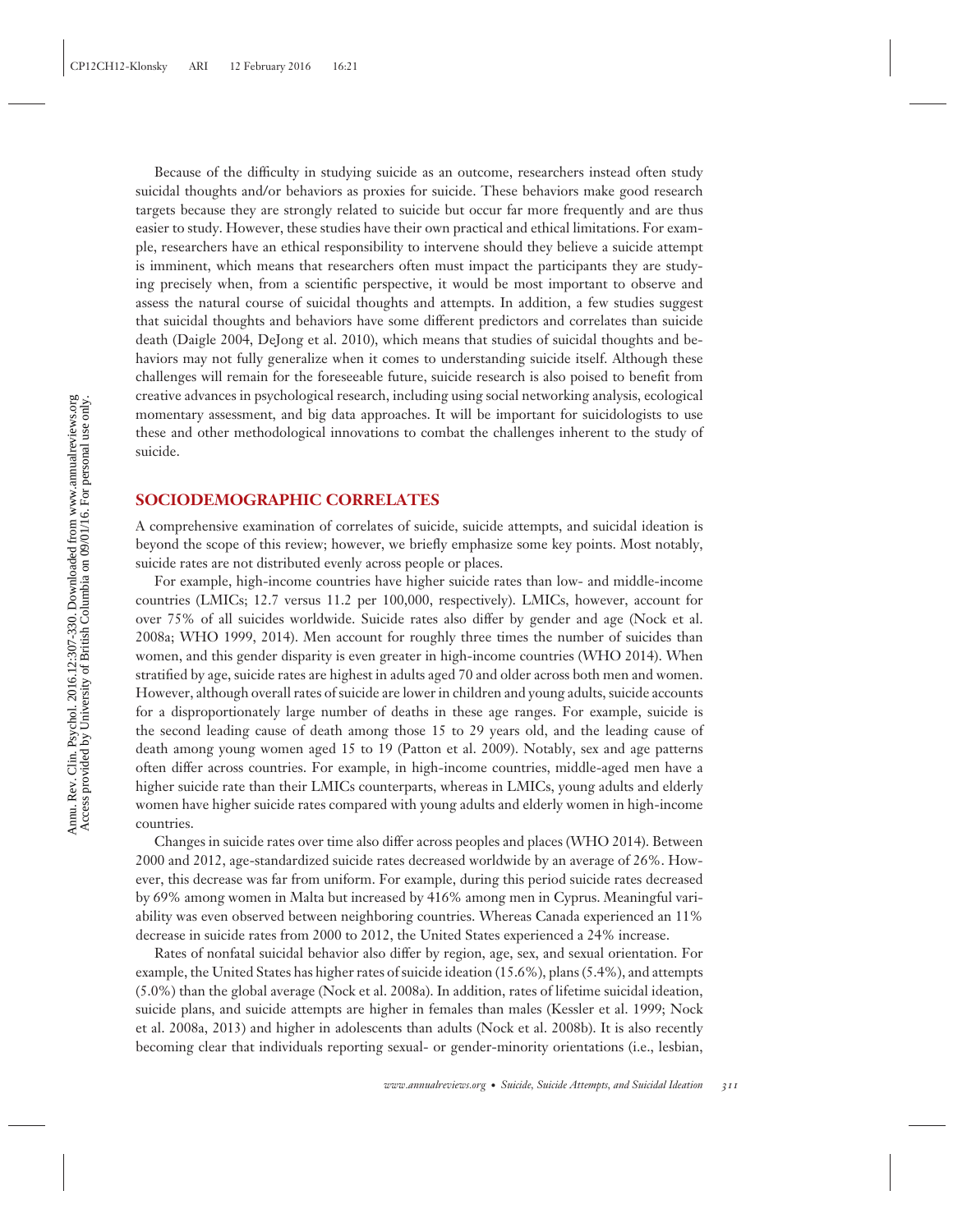gay, bisexual, and transgender) are at increased risk for suicidal ideation and suicide attempts, a trend that appears to hold constant worldwide (Figueiredo & Abreu 2015).

#### **MENTAL DISORDERS AND OTHER CLINICAL CORRELATES**

It is often stated that over 90% of individuals who die by suicide have mental disorders (Bertolote & Fleischmann 2002). However, it is also true that the overwhelming majority of individuals with mental disorders—more than 98%—do not die by suicide (Nordentoft et al. 2011). In addition, some mental disorders confer higher risk for suicide than others.

In developed countries, the disorders that most strongly predict a subsequent suicide attempt are bipolar disorder, posttraumatic stress disorder, and major depression; in developing countries, the most predictive disorders are posttraumatic stress disorder, conduct disorder, and drug abuse/dependence (Nock et al. 2009). Importantly, additional analyses of these data showed that the associations between these disorders and suicide attempts are mostly due to the disorders predicting the development of suicidal ideation. When limiting analyses to individuals with suicidal ideation, mental disorders became very weak predictors of suicide attempts. This tendency of potential risk factors to predict suicidal thoughts better than attempts is a key theme that is revisited throughout the remainder of this article.

Besides mental disorders, numerous clinical and psychological variables have been demonstrated to influence suicide risk. A recent paper on the psychology of suicide by O'Connor & Nock (2014; see panel 2) lists more than 30 psychological risk and protective factors. Here, we focus on three psychological variables often considered to be particularly important predictors of suicidal thoughts and attempts: depression (measured as a continuous variable rather than a discrete mental disorder), hopelessness, and impulsivity. Indeed, there is evidence that each of these variables exhibits statistically reliable relationships to measures of suicidality and suicide risk. However, the literature for each of these variables has important nuances. Depression appears to be one of the strongest predictors of suicidal ideation but does not appear to distinguish those who have attempted suicide from those who have experienced suicidal ideation without attempts (May & Klonsky 2016). Hopelessness is well known for demonstrating prospective prediction of suicide and suicide attempts in very-long-term studies; however, the magnitude of prediction in this research is actually quite small, similar to a correlation of about 0.2 (Beck et al. 1989). In addition, like depression, hopelessness is elevated in those who have experienced suicidal ideation but is not higher in attempters compared to ideators (May & Klonsky 2016).

The role of impulsivity in suicide is particularly noteworthy because impulsivity has long been conceptualized as a key risk factor for suicide attempts. Indeed, because impulsivity is thought to hasten the transition from thoughts to action, it has often been conceptualized as a critical clinical factor in the progression from suicidal thoughts to attempts (Bryan & Rudd 2006, Mann et al. 1999). However, recent research disputes these long-held clinical beliefs. For example, a recent meta-analysis found that impulsivity is a relatively modest predictor of suicide attempts (Anestis et al. 2014). Other studies find no connection between measures of trait impulsivity and more "impulsive" suicide attempts (e.g., attempts made with little planning or forethought) (Wyder & De Leo 2007). Research has also found that most measures of impulsivity are no higher in suicide attempters than in those who have experienced ideation without attempts (Klonsky & May 2010), although this same study found higher impulsivity in those who have experienced either ideation or attempts compared to those without histories of suicidality.

Taken together, most clinical correlates of suicidality appear to be best conceptualized as correlates of suicidal ideation. These variables appear to predict suicide attempts or deaths only to the extent that they predict ideation. This pattern and its implications are discussed further below in the section titled The Ideation-to-Action Framework.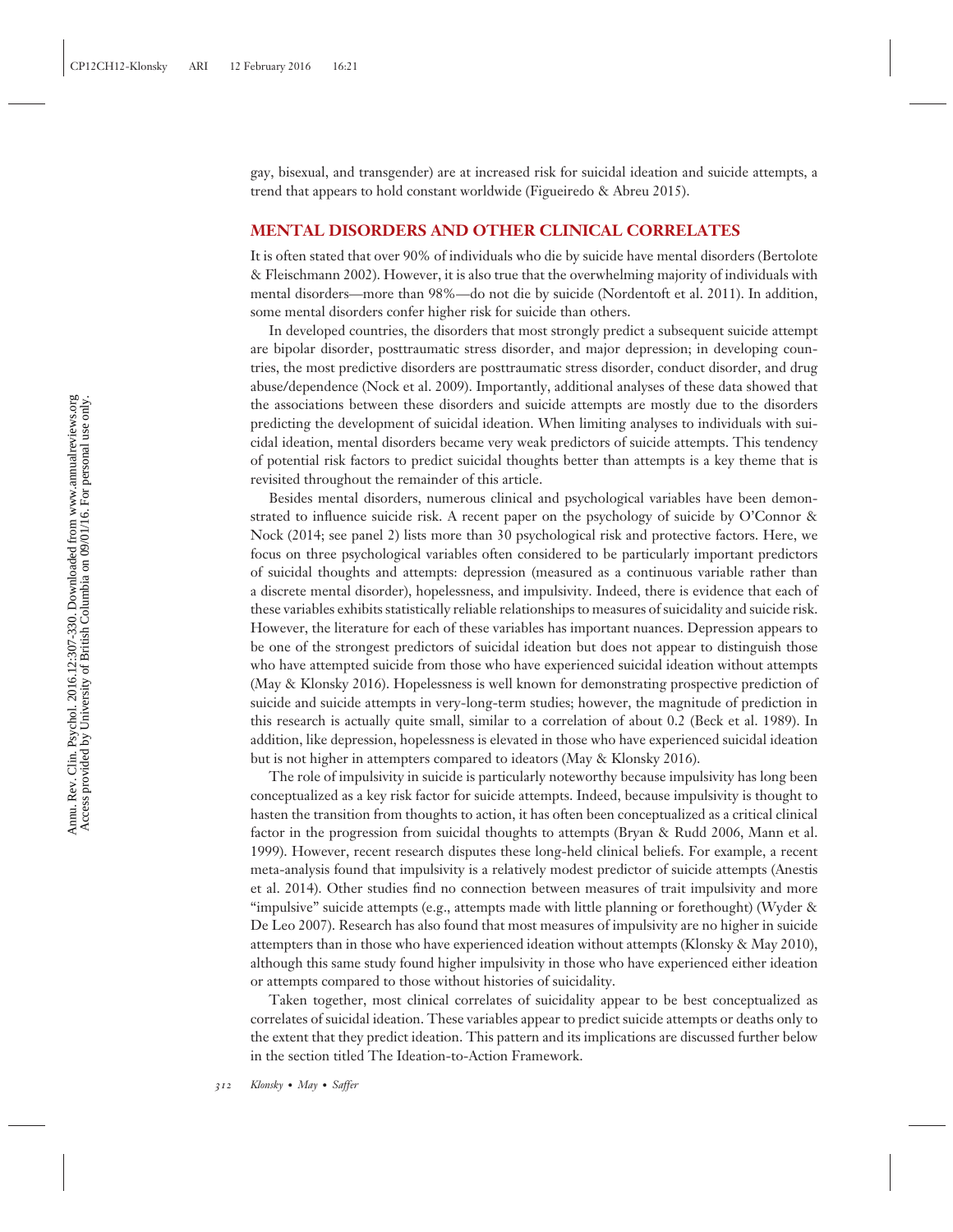#### **MOTIVATIONS FOR SUICIDE**

Whereas most studies on suicide focus on correlates, another way to improve suicide knowledge and prevention is to better understand the motivations for suicide attempts. Understanding the most common motivations for suicide attempts can inform conceptual models of suicide and facilitate the development of intervention and prevention programs that are most likely to resonate with and help those at risk. Clinically, identifying the motivation for a specific client's attempt allows the clinician and the attempter to find alternative solutions that may solve the problem and reduce the likelihood of future attempts. Though a desire to die is, by definition, a motivation common to all suicide attempts, research suggests that individual attempts may be motivated by a myriad of reasons such as escape, communication, altering one's environment, and dealing with an unbearable state of mind (Brown et al. 2002a, Chapman & Dixon-Gordon 2007, Holden et al. 1998, May & Klonsky 2013, Schnyder et al. 1999).

Different theories of suicide offer different hypotheses about why people attempt suicide. Edwin Shneidman's (1993) theory of suicide describes psychache (i.e., emotional or psychological pain) as the primary motivator of an attempt. He posits that suicide occurs when an individual's threshold for tolerating psychological pain is surpassed and that this threshold varies across individuals. Roy Baumeister presents a theory of suicide based on constructs from cognitive, social, and personality psychology. His escape theory suggests that many suicide attempts are motivated by a need to reduce aversive self-awareness (Baumeister 1990). Thomas Joiner's (2005) interpersonal theory states that two domains, perceived burdensomeness and thwarted belongingness, interact to confer the desire for suicide. Other theories highlight the roles of hopelessness (Abramson et al. 1989), problem-solving (Baechler 1979), impulsivity (Simon et al. 2001), and interpersonal communication (Farberow & Shneidman 1961, Kobler & Stotland 1964, Kreitman 1977) in motivating a suicide attempt.

Interestingly, and perhaps unfortunately, most instruments designed to assess suicide motivations have been developed with little regard for the theoretical work described above. Early efforts to assess motivations for suicide were carried out by John Bancroft and colleagues in the 1970s. Potential motivations for overdoses were generated by researchers and study participants, resulting in a list of 14 possible reasons (Bancroft et al. 1976, 1979). Twenty years later, Ronald Holden and collaborators (1998) used these items to construct the Reasons for Attempting Suicide Questionnaire. Shortly thereafter, Marsha Linehan and colleagues (Brown et al. 2002a) included reasons for self-injurious behavior as part of their Parasuicide History Interview. More recently, the Inventory of Motivations for Suicide Attempts (IMSA; May & Klonsky 2013) was developed. Unlike for previous measures, development of the IMSA was informed by prevailing theories of suicide, and the IMSA consists of nine scales assessing motivations emphasized by these different theories.

Some important lessons can be drawn from studies utilizing the above measures. Across both rationally and empirically derived measures, two superordinate dimensions of attempt motivations arise (Brown et al. 2002a, Holden & DeLisle 2006, May & Klonsky 2013, May et al. 2016). The first represents internal (self-oriented) motivations, such as hopelessness, extreme emotional pain, a need to escape, and other distressing emotional or cognitive states. The second domain captures communication (other-oriented) motivations, such as a desire to communicate with, influence, or seek help from others. The fact that multiple independent lines of inquiry converge on these two factors increases confidence in the validity and clinical utility of these domains.

Internal motivations for suicide, particularly overwhelming pain and hopelessness, are more often endorsed than communication motivations. Numerous studies find that a majority of suicide attempters report internal motivations (Brown et al. 2002a, Hjelmeland et al. 2002, Holden et al.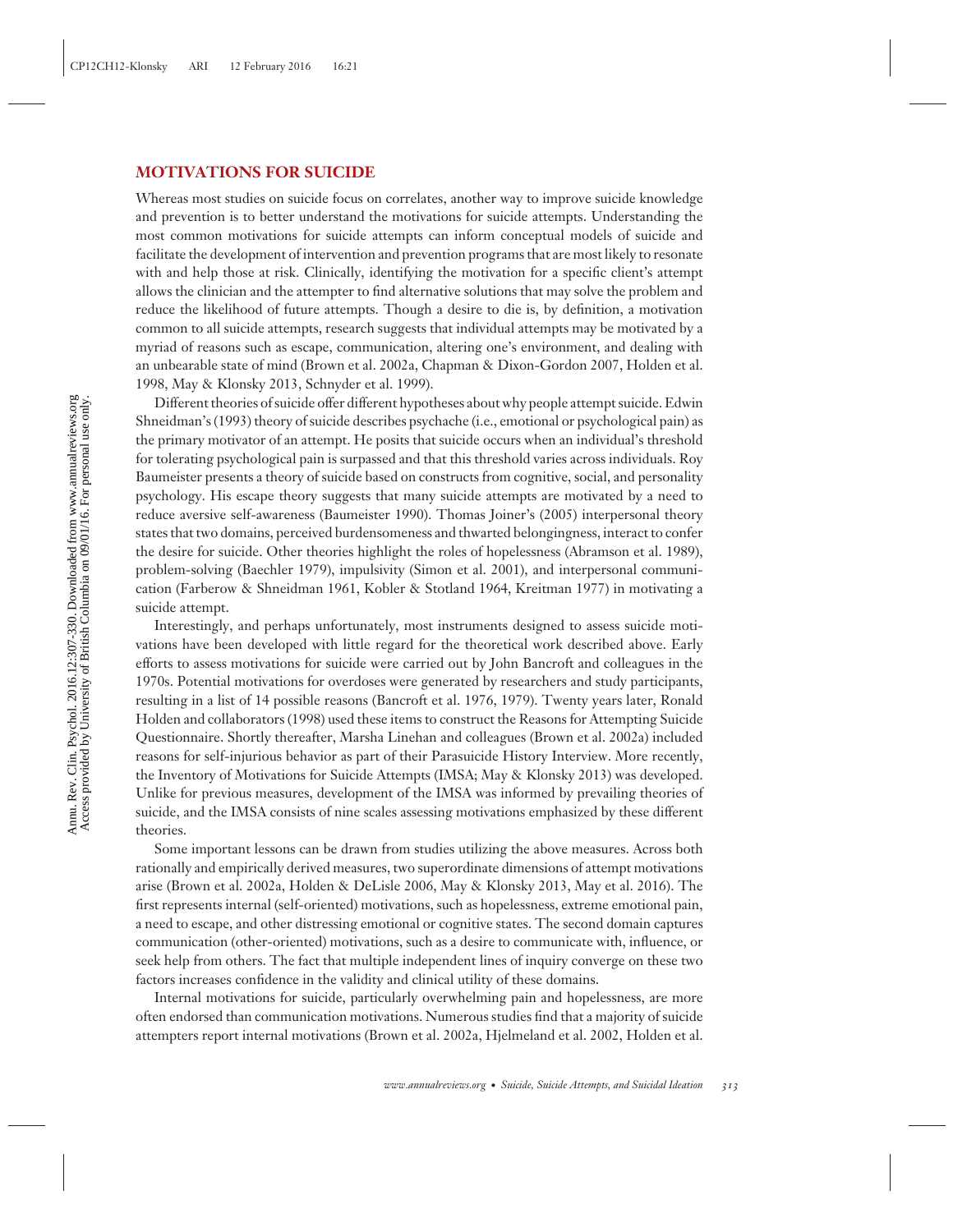1998, May & Klonsky 2013, May et al. 2016), and to our knowledge there are no exceptions. A smaller subset of participants report communication motivations, almost always in addition to, rather than instead of, internal motivations. Importantly, the types of motivations endorsed have implications for the type of suicide attempt made. Relative to internal motivations, communication motivations appear to be protective. For example, among a sample of undergraduates and outpatients with recent attempts, greater endorsement of communication motivations was associated with lower suicidal intent and a greater likelihood the attempt would be interrupted, whereas greater internal reasons were correlated with a greater desire to die (May & Klonsky 2013). These findings are consistent with earlier studies reporting that internal reasons were correlated with higher intent and preparation, whereas communication motivations were not (Hjelmeland et al. 2002, Holden et al. 1998).

A possible explanation for this pattern is that the presence of socially oriented motivations signifies a continued connection to people, a desire to maintain these relationships, and thus a continued investment in living. This connection to people may counterbalance a desire to die, whereas the absence of communication motivations may signify less connection and thus less ambiguity about the desire to die. In addition, individuals who attempt suicide with communication motivations, particularly help-seeking, may be more interested and engaged in the treatment options that are often offered postattempt. It is important to remember that all research on suicide motivations has been conducted with suicide attempters who survived, limiting our knowledge of whether these same motivations generalize to suicide decedents.

#### **EVIDENCE-BASED CLINICAL ASSESSMENT**

Suicide research and prevention require accurate evaluation of suicide phenomena. Therefore, reliable, valid, and comprehensive assessments are essential. For in-depth reviews of such measures, including scope and psychometric properties, see Brown (2001), Goldston (2003), and Nock et al. (2008c). Here we summarize some of the more widely used and better-validated measures.

The Suicide Attempt and Self-Injury Interview (SASII; Linehan et al. 2006a), formerly the Parasuicide History Interview (Linehan et al. 1989), is a structured interview composed of 31 items designed to assess the intent, context, and topography of nonsuicidal and suicidal behaviors. The SASII subscales were factor-analytically derived using three medium-sized cohorts. The SASII demonstrates excellent internal consistency and high interrater reliability (Linehan et al. 2006a), and has been repeatedly used in samples with borderline personality disorder (Brown et al. 2002b, Crowell et al. 2012, Harned et al. 2010).

The Self-Injurious Thoughts and Behaviors Interview (SITBI), developed by Nock et al. (2007), is another structured interview that comprehensively assesses both nonsuicidal and suicidal selfharming behaviors. The SITBI's 169 items assess characteristics associated with NSSI, suicidal ideation, plans, gestures, and attempts including their frequency, severity, methods used, function, perceived cause, and age of onset. The SITBI was developed and has been primarily used with adolescent samples (Barrocas et al. 2012, Janis & Nock 2008, Nock et al. 2007), where it has been found to have strong psychometric properties, including high interrater and test-retest reliability, and has demonstrated concurrent validity by overlapping with established measures of NSSI, suicide ideation, and suicide attempts ( Janis & Nock 2008, Nock et al. 2007).

The Scale for Suicide Ideation (SSI; Beck et al. 1979) is a long-standing semi-structured interview assessing the presence, frequency, and severity of suicidal thoughts using 21 items. The SSI has been found to have high internal consistency and test-retest reliability (Beck et al. 1979, 1997) and strong concurrent validity (Beck et al. 1979, 1985, 1997), and it is one of the few clinicianadministered measures to have been shown to predict suicide attempts. Specifically, participants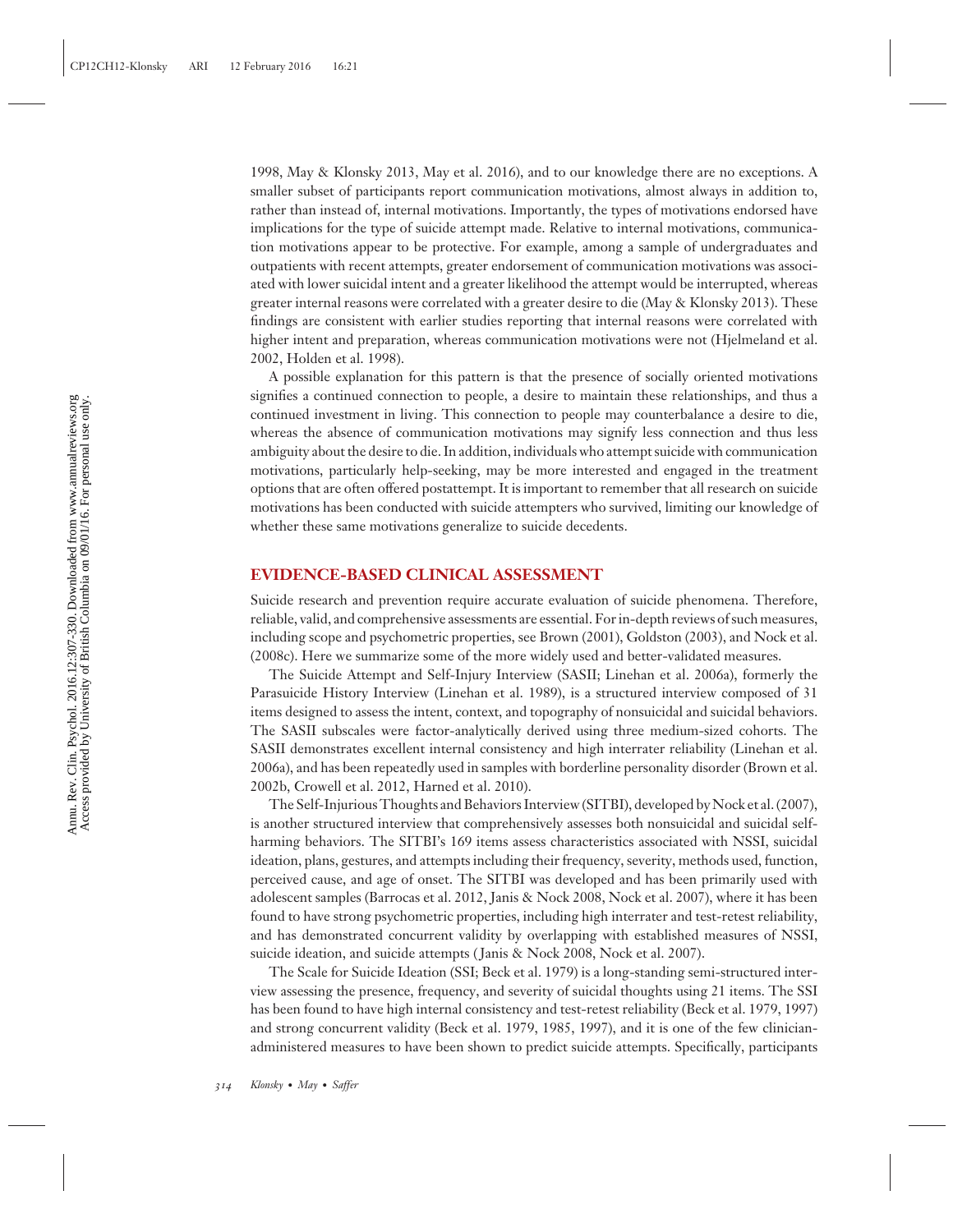who obtained scores at or greater than 3 on the SSI were found to be seven times more likely to attempt suicide over a ten-year period than those who scored less than 3 (Brown et al. 2000). A more recently developed semi-structured interview, the Columbia-Suicide Severity Rating Scale (C-SSRS; Posner et al. 2008, 2011), has also demonstrated predictive validity. The C-SSRS assesses lifetime presence of suicide ideation, plans, intensity of ideation, and attempts as well as NSSI, and it has been shown to predict suicide attempts during a 24-week follow-up period (Posner et al. 2011).

A variety of self-report measures assessing constructs related to suicide (such as depression and hopelessness) and aspects of suicidality (ideation, intent, lethality) have been developed over the past 40 years. However, only a few of these measures have been shown to predict future suicide attempts. The Beck Hopelessness Scale (Beck et al. 1974) assesses participants' sense of hopelessness using 20 true-or-false items. Psychiatric outpatients who obtained scores at or above 9 on the Beck Hopelessness Scale were found to be 11 times more likely to die by suicide than were outpatients scoring 8 or below. Question nine on the Beck Depression Inventory-II (Beck et al. 1961, 1996) assessing suicidal thoughts/wishes has demonstrated sensitivity to future suicide attempts in three psychiatric samples (Beck et al. 1990, Brown et al. 2000, Oquendo et al. 2004). Patients scoring at or above 2 on this question were found to be 6.9 times more likely to die by suicide than those who scored below 2 (Brown et al. 2000). Similarly, baseline scores obtained by a psychiatric sample on the 25-item Adult Suicidal Ideation Questionnaire (Reynolds 1991), a measure of the frequency of suicidal ideation, predicted suicide attempts over a three-month period (Osman et al. 1999).

Virtually all clinical interviews and self-report measures rely on participants self-disclosing information regarding their past suicide attempts and current suicidal thoughts and plans. Suicide, however, is an extremely personal and sensitive subject that is often stigmatized and difficult to discuss. In response to these challenges, objective measures free of reporting biases have been developed to assess suicide risk. One such measure is the death/suicide implicit association test (IAT) developed by Nock et al. (2010). Administering the death/suicide IAT to patients in an emergency department revealed that the death/suicide IAT correctly distinguished participants admitted following a suicide attempt from those who were admitted for reasons other than a suicide attempt. Furthermore, and critically, performance on the death/suicide IAT predicted future suicide attempts, over and above both the patients' own predictions and clinicians' predictions of the likelihood of future suicide attempts (Nock et al. 2010). The death/suicide IAT therefore is promising for predicting suicide attempts, although further study of these findings and their clinical utility is required.

#### **EVIDENCE-BASED CLINICAL INTERVENTION**

Suicidal thoughts and behaviors remain difficult to treat. Unfortunately, no gold-standard, highly effective treatments exist. However, some treatments have better evidence than others for reducing suicidal thoughts and behaviors, and we summarize these below. We specifically focus on clinical interventions that target individuals at risk for suicide and that seek to reduce suicidal thoughts and behaviors; we address community-level suicide prevention efforts separately in a subsequent section.

Dialectical behavior therapy (DBT; Linehan 1993) is a multimodal treatment that combines behavioral and acceptance-based strategies. DBT was developed for populations with extensive histories of self-injurious and suicidal behaviors, and it has been primarily used and studied in samples with borderline personality disorder. Randomized controlled trials (RCTs) have found that patients who received DBT engaged in less self-harm (suicidal intent not always assessed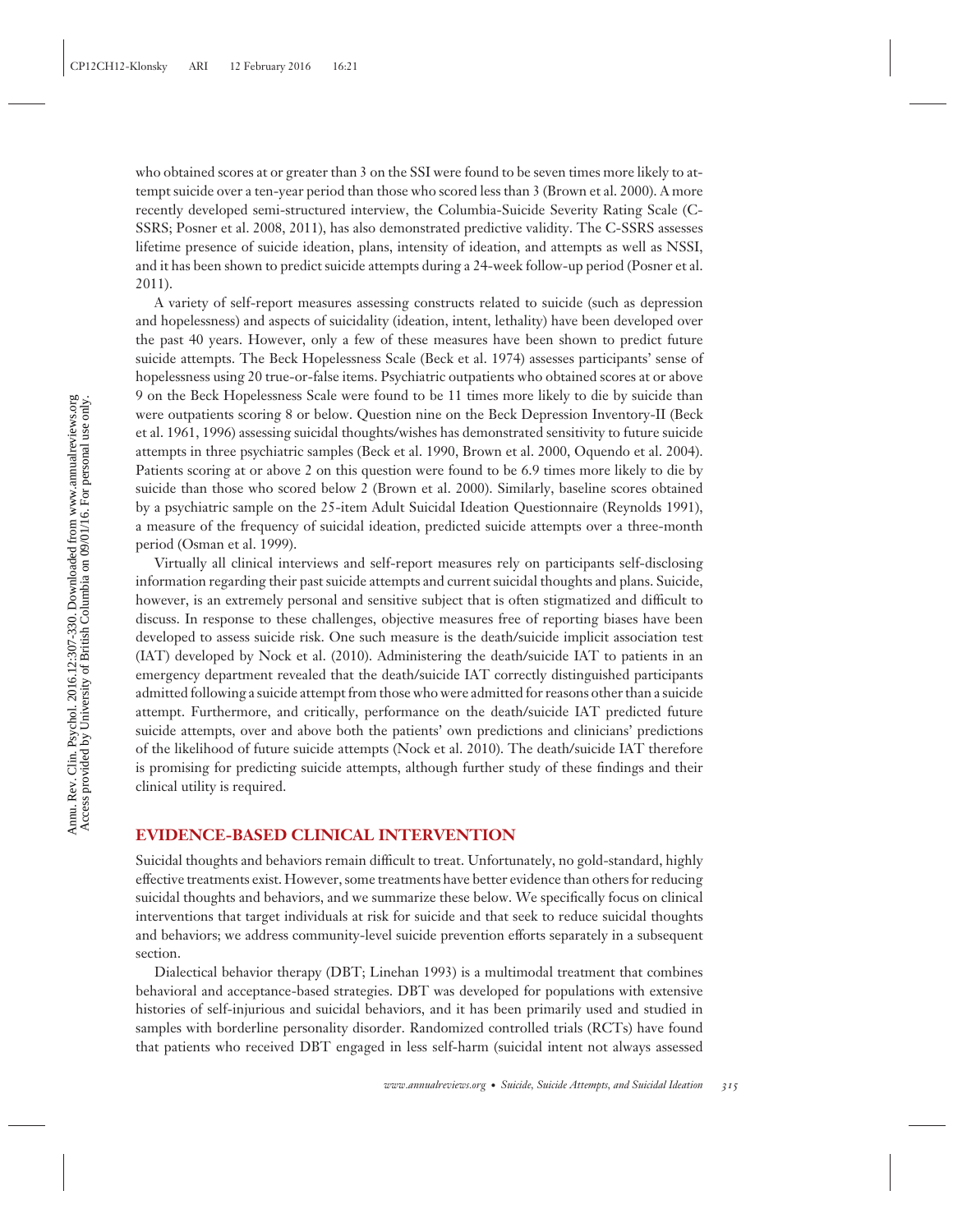or reported; Koons et al. 2001; Linehan et al. 1991, 1993; van den Bosch et al. 2005; Verheul et al. 2003), attempted suicide less often (Linehan et al. 2006b), and experienced improvements in disability and quality of life (Carter et al. 2010).

Another treatment, cognitive therapy for suicide prevention (CT-SP; Brown et al. 2002a), is based on Beck's cognitive theory (Beck 1976). CT-SP views suicide as resulting from patients' sense of hopelessness and dysfunctional automatic thoughts. CT-SP therefore focuses on mitigating hopelessness, evaluating and challenging the accuracy of patients' assumptions, and providing patients with coping strategies and problem-solving skills. RCTs have found that patients who received CT-SP experienced greater reductions in suicidal thoughts (Slee et al. 2008) and made fewer suicide attempts at 6-month (Evans et al. 1999) and 18-month (Brown et al. 2005) follow-up.

The collaborative assessment and management of suicide risk (CAMS; Jobes 2006) is a relatively new treatment of suicidal behavior. CAMS uses a collaborative, nonjudgmental approach and focuses on developing a strong therapeutic patient relationship as the basis for working with patients to design and implement a treatment plan. Studies have found that CAMS can quickly reduce suicidality broadly defined ( Jobes et al. 2005) and that treatment gains are sustained at 50 days (Ellis et al. 2012). An RCT found CAMS to be effective in treating suicidal ideation and that CAMS patients had continued to improve 12 months after treatment (Comtois et al. 2011). These studies suggest that CAMS might be an effective treatment for suicidal ideation. Additional and larger CAMS trials are currently under way.

#### **EVIDENCE-BASED PREVENTION**

Treatments for suicidality tend to focus on individual and/or group modalities. However, some key approaches to suicide prevention can be implemented at the level of the community or government. These approaches include means restriction, physician education, and school-based programs.

There may be no more effective approach to suicide prevention than to reduce access to means on a large scale. Access to firearms in the United States represents a prime example. Firearms are the leading cause of suicide death in the United States, and laws regulating the availability of firearms vary by state. In two important studies, Anestis and colleagues found that laws restricting access to handguns, such as those requiring permits, registration, licenses, background checks, and gun locks, were associated not only with reductions in suicides by handgun, but also with lower suicide rates overall (Anestis & Anestis 2015, Anestis et al. 2015). In addition, evidence indicates that states with higher self-reported gun ownership have higher rates of firearm suicide as well as overall suicide (Miller et al. 2007). These patterns are not due to an association of gun ownership with mental health or suicidal thoughts; in fact, there is no relationship of gun ownership to either mental health or suicidal thoughts, and the relationship between gun ownership and suicide persists after controlling for these variables (Betz et al. 2011, Hemenway & Miller 2002, Miller et al. 2009).

Means restriction applies beyond the United States and beyond firearms. For example, when particularly lethal pesticides became a common method of suicide in Sri Lanka, regulations restricting the availability of these pesticides resulted in a halving of the overall suicide rate (Gunnell et al. 2007). A similar story took place in the United Kingdom. Up until the 1950s, domestic gas came from coal and included 10% to 20% carbon monoxide. During this time, gas inhalation was the leading method of suicide. Starting in the late 1950s and through the 1970s, natural gas, which contains very little carbon monoxide, was introduced, and its use became increasingly common. As the carbon monoxide levels in domestic gas decreased between the 1950s and 1970s, rates of suicide by carbon monoxide poisoning as well as overall suicide rates decreased substantially (Kreitman 1976).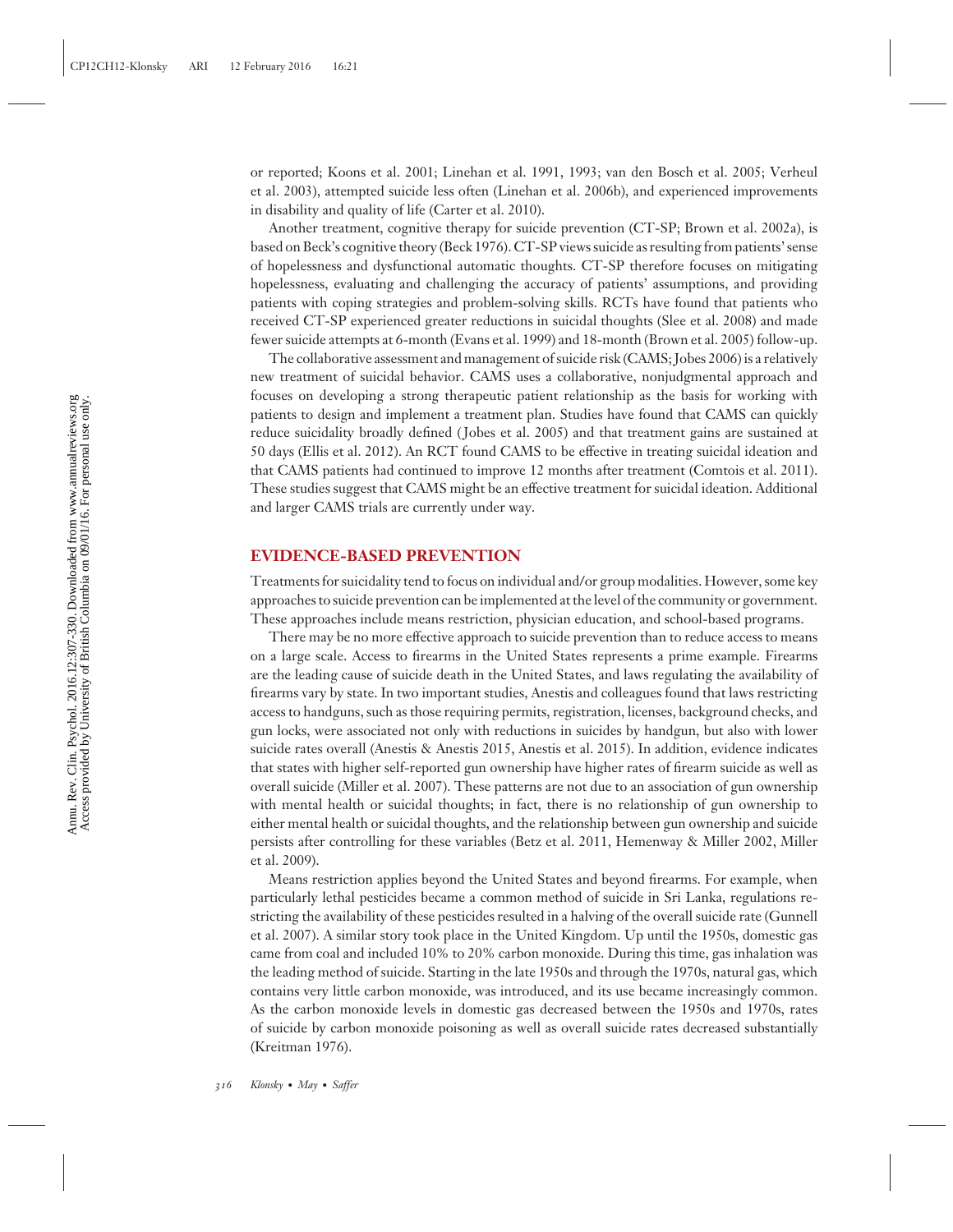There is a common assumption that if someone seeking to attempt suicide has a method of choice blocked, he or she will simply find another method. The data described above provide strong evidence disputing this assumption. A probable explanation is that suicidal crises are motivated by extreme pain, hopelessness (May & Klonsky 2013), and other distressing affective and cognitive states that, by their nature, ebb and flow over time. The suicidal crisis occurs when these states are at a peak. If someone can be kept alive during a suicidal crisis, it is quite likely the individual will not seek to attempt suicide again in the near or even far future. In fact, a review of 90 studies found that most individuals who make a severe but nonfatal suicide attempt never attempt again and have a 93% survival rate (i.e., 7% eventually die by suicide; Owens et al. 2002). Means restriction can take many forms and should be a key component of suicide prevention worldwide.

Evidence indicates that suicide prevention approaches other than means restriction can be effective. Programs to educate physicians about depression assessment and management have led to improved detection of patients with suicidal ideation and a reduction in suicides (Mann et al. 2005). Thus, like means restriction, physician education programs should be considered a key component of suicide prevention efforts worldwide. In addition, school-based programs designed to increase knowledge about suicide, suicide risk, and ways to help those at risk have received increased attention, with some promising results for improved knowledge about suicide and reduced suicide ideation and attempts (Aseltine et al. 2007, Schilling et al. 2014). However, not all of the evidence for these programs is high quality, and there is no direct evidence that these programs reduce suicide rates (Cusimano & Sameem 2011).

#### **THE IDEATION-TO-ACTION FRAMEWORK**

Although many promising approaches to treatment and prevention are described above, suicide remains a leading cause of death worldwide and is projected to remain so through 2030 (WHO 2013).We believe a key reason for the limited success in reducing suicides is inadequate knowledge, particularly about why and when suicidal thoughts progress to potentially lethal attempts. In this section, we elaborate on this knowledge gap and describe the ideation-to-action framework, a framework that we believe can address this gap and guide the next generation of suicide theory, research, and prevention.

As noted previously, it is becoming increasingly clear that most oft-cited risk factors for suicide—including depression, hopelessness, most mental disorders, and even impulsivity—predict suicidal ideation but do not distinguish those who have made suicide attempts from those who have experienced ideation without attempts (Klonsky & May 2014, May & Klonsky 2016). This pattern is apparent both in large epidemiological studies and in a recent meta-analysis. For example, a large epidemiological study in the United States found substantially higher rates of mental disorders in suicide ideators compared to those who had never been suicidal; however, the same study found that mental disorders minimally or negligibly distinguished suicide attempters from ideators without attempts (Kessler et al. 1999). More recent and worldwide epidemiological studies have found similar patterns (Nock et al. 2012, 2013). In fact, the variables examined in the WHO World Mental Health Surveys explain more than 60% of the variability in suicidal ideation, but only 7% of the variability in suicide attempts among ideators (Glenn & Nock 2014). Moreover, this pattern was reported in a recent meta-analysis that examined mental disorders as well as other clinical variables (May & Klonsky 2016). For example, the meta-analysis found that depression and hopelessness were robust predictors of suicidal ideation, but when attempters were compared to ideators without attempts, the effect sizes for depression and hopelessness dropped to near zero.

The fact that most oft-cited risk factors for suicide predict ideation but not behavior is of great import because most individuals with suicidal ideation do not go on to make attempts (Nock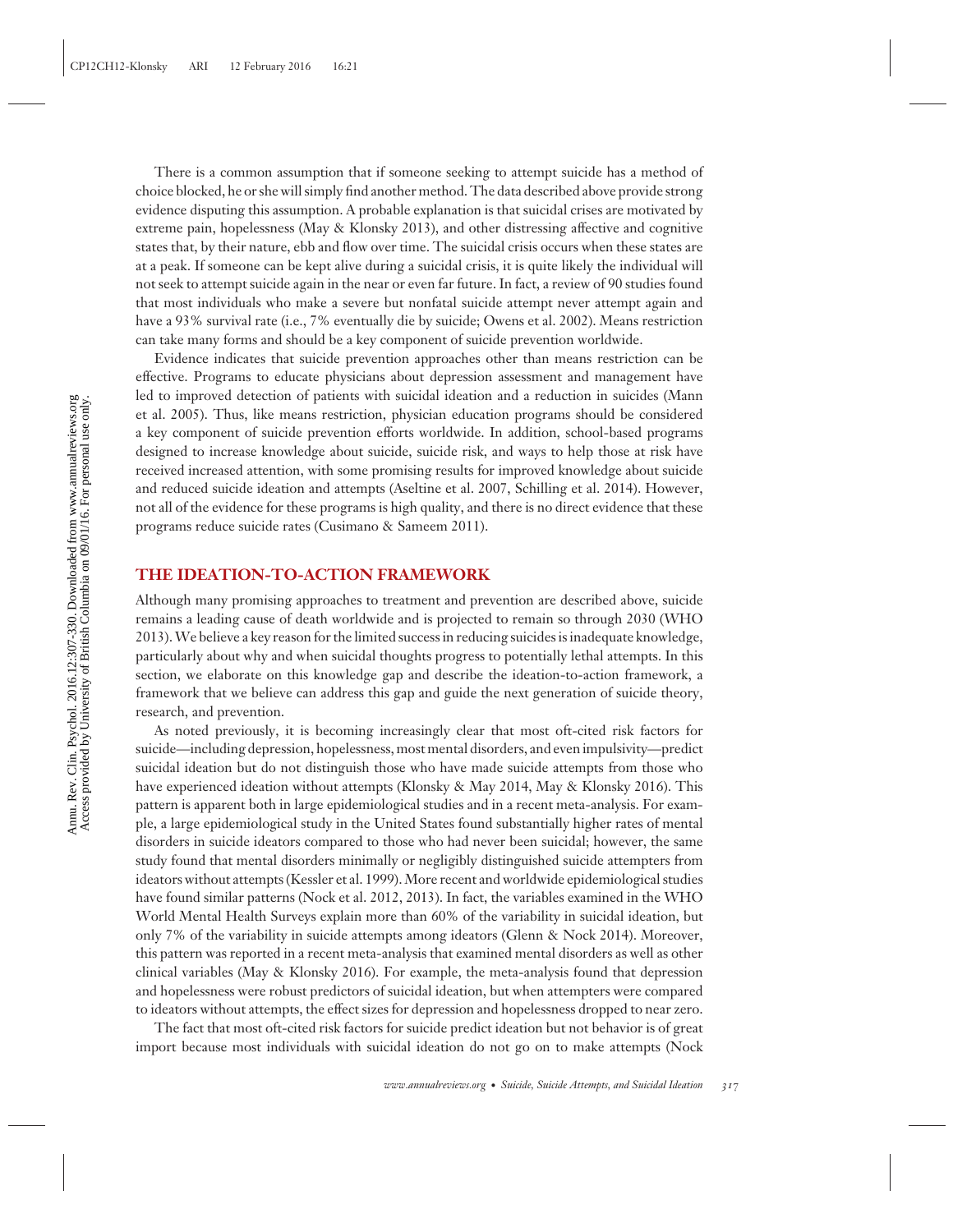**Table 1 Three theories of suicide positioned within the ideation-to-action framework**

|                                                                 |                                                                                      | Main factors causing progression from                                                                |
|-----------------------------------------------------------------|--------------------------------------------------------------------------------------|------------------------------------------------------------------------------------------------------|
| <b>Theory</b>                                                   | Main factors causing suicidal ideation                                               | ideation to attempts                                                                                 |
| Interpersonal (Joiner 2005)                                     | Perceived burdensomeness and thwarted<br>belongingness                               | Acquired capability for suicide                                                                      |
| Integrated motivational-volitional<br>$(O^{\prime}Connor 2011)$ | Defeat and entrapment (facilitated by<br>threat-to-self and motivational moderators) | Capability, impulsivity, planning, access to<br>means, imitation, and other volitional<br>moderators |
| Three-step (Klonsky & May 2015)                                 | Combination of pain and hopelessness,<br>especially when pain exceeds connectedness  | Dispositional, acquired, and practical<br>contributors to increased capacity for suicide             |

et al. 2008a). It thus becomes critical for both theoretical and clinical purposes that the field better understand suicide and suicide risk, in particular the progression from suicidal ideation to behavior. In response to this need, Klonsky & May (2014) proposed the ideation-to-action framework. From this perspective, (*a*) the development of suicidal ideation and (*b*) the progression from suicide ideation to attempts should be viewed as distinct processes with distinct predictors and explanations.

One implication of the framework concerns research design. Most studies of suicide compare attempters to a nonsuicidal group. Because all (or virtually all) attempters have also experienced ideation, this design allows predictors of ideation to masquerade as predictors of attempts. It is crucial that future studies stop this practice. No longer should the studies that compare attempters to ideators (e.g., Kessler et al. 1999, Klonsky & May 2015, Nock et al. 2008a) be the exception rather than the rule.

The ideation-to-action framework also represents a departure from traditional approaches to suicide theory. Theories of suicide have emphasized many different factors, including psychache (overwhelming psychological pain; Shneidman 1985, 1993), social isolation (Durkheim 1897), escape from aversive self-cognitions (Baumeister 1990), and hopelessness (Abramson et al. 2000). Although these theories have been tremendously helpful for stimulating thought, motivating research, and advancing the field, they also share a particular limitation: They do not offer separate explanations for the development of suicidal ideation and the progression from ideation to attempts.

An important theoretical advance occurred when Thomas Joiner proposed his interpersonal theory of suicide ( Joiner 2005). This theory proposed explanations for suicidal desire and for acting on suicidal desire. In particular, the theory stipulated that the combination of perceived burdensomeness and low belongingness (and hopelessness about these perceptions) creates desire for suicide, whereas the capability to act on suicidal desire requires that one overcome fears of death and pain that are a natural part of attempting suicide. While the specifics of the interpersonal theory have received significant study, we propose that the framework itself is at least as important a contribution to the field. Thus, we view Joiner's theory as the first theory of suicide to be positioned within the ideation-to-action framework.

Indeed, Joiner's theory appears to have spawned additional theories grounded in the ideationto-action framework (see **Table 1**). To our knowledge, Rory O'Connor's integrated motivationalvolitional theory (IMV; O'Connor 2011) represents the second ideation-to-action theory. The IMV suggests that defeat and entrapment are the primary causes of suicidal ideation and that acquired capability along with other factors (e.g., access to lethal means, planning, impulsivity) predict and explain the progression from ideation to attempts.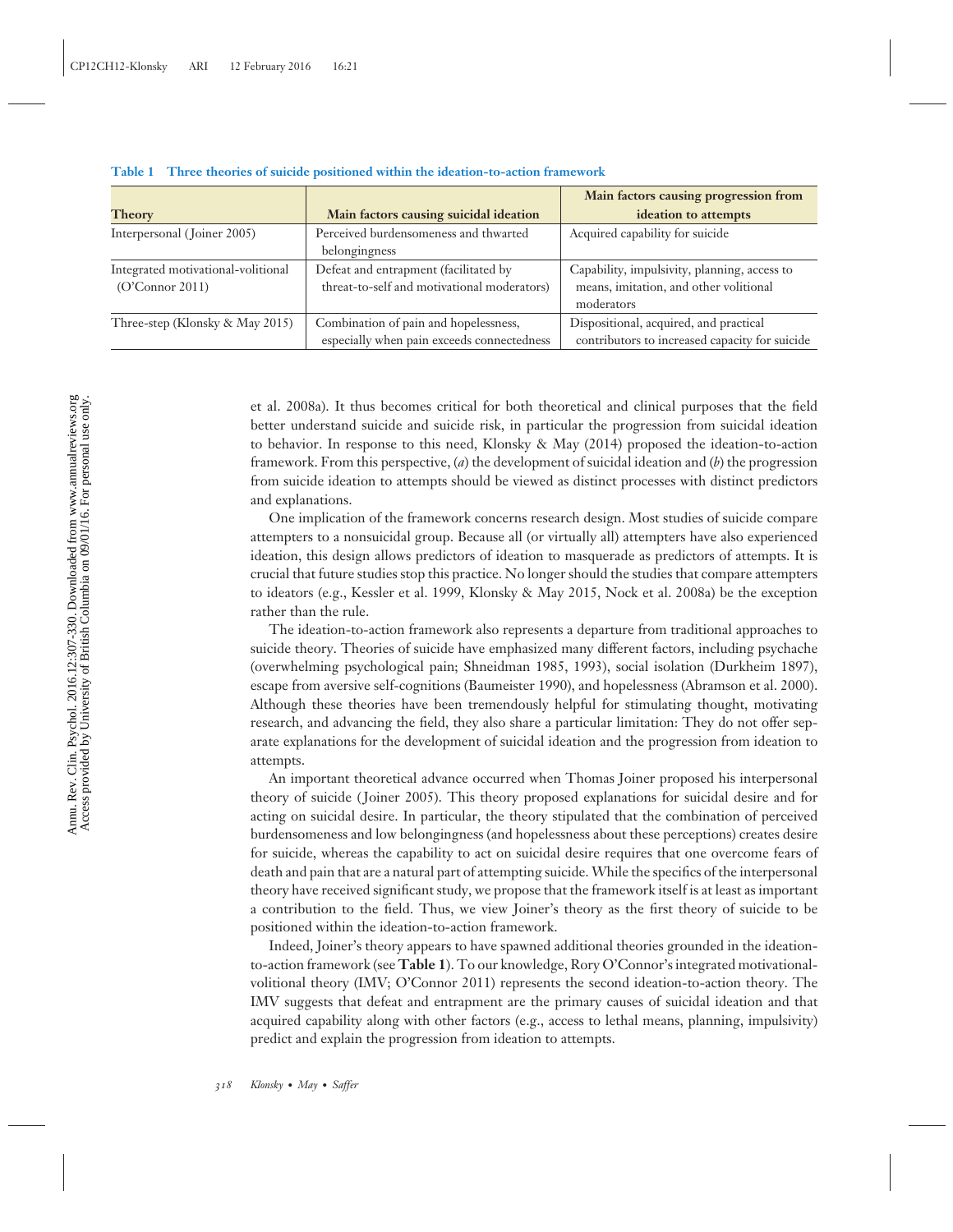**Table 2 The difference between the (***a***) traditional and (***b***) ideation-to-action approaches to suicide. The traditional approach treats suicide risk as a unitary construct; in contrast, the ideation-to-action framework distinguishes predictors of** ideation from predictors of the progression from ideation to behavior<sup>a</sup>

| (a) Traditional approach            | (b) Ideation-to-action framework          |                                                                   |  |
|-------------------------------------|-------------------------------------------|-------------------------------------------------------------------|--|
| <b>Risk factors for suicide</b>     | <b>Risk factors for suicidal ideation</b> | <b>Risk factors for suicide attempts</b>                          |  |
| Mental disorders                    | Mental disorders                          | Certain mental disorders (e.g., posttraumatic stress<br>disorder) |  |
| Depression                          | Depression                                | Access to lethal means                                            |  |
| Hopelessness                        | Hopelessness                              | Knowledge/comfort with lethal means                               |  |
| Impulsivity                         | Impulsivity (most forms)                  | Impulsivity (poor premeditation)                                  |  |
| Access to lethal means              | Nonsuicidal self-injury                   | Nonsuicidal self-injury                                           |  |
| Knowledge/comfort with lethal means | $\cdots$                                  | $\cdots$                                                          |  |
| Nonsuicidal self-injury             | .                                         | $\cdots$                                                          |  |
| .                                   | $\cdots$                                  | $\cdots$                                                          |  |

<sup>a</sup>This table is meant to be illustrative, as indicated by the ellipses in each column; it is not a comprehensive account of suicide risk factors.

In addition to guiding research and theory, the ideation-to-action framework should also inform applied domains, such as prevention and risk assessment. For example, prevention and treatment programs should distinguish which intervention targets and mechanisms of change address ideation and which are meant to impede progression from ideation to attempts. We believe the framework should also inform the field's approach to risk assessment. To illustrate, we consider efforts to identify and label suicide risk factors. **Table 2** contrasts the traditional approach to suicide risk with the approach suggested by the ideation-to-action framework. The traditional approach treats suicide risk as a unitary construct; all risk factors are listed in a single column. In contrast, the ideation-to-action framework distinguishes predictors of ideation from predictors of the progression from ideation to behavior. Variables such as depression, most mental disorders, hopelessness, and most forms of impulsivity are included only in the ideation column on the basis of evidence suggesting that these are strong correlates of ideation but that they poorly distinguish attempters from ideators without attempts (Kessler et al. 1999, Klonsky & May 2010, May & Klonsky 2016). In contrast, variables such as access to and comfort with lethal means and a specific impulsivity-related trait are listed in the behavior column on the basis of evidence that these variables reliably distinguish attempters from ideators who have never attempted (Klonsky & May 2010, 2015). Finally, some variables, such as a diagnosis of posttraumatic stress disorder and a history of NSSI, appear in both columns because research indicates that they are correlates of both suicidal ideation and behavior (Klonsky et al. 2013, Nock et al. 2009). Importantly, the research summarized above is mainly correlational, and it will be necessary for future research to specifically identify risk factors for suicidal ideation and attempts using prospective designs.

#### **THE THREE-STEP THEORY OF SUICIDE**

Recently, we developed the three-step theory (3ST) of suicide (Klonsky & May 2015), which we feel has the potential to improve understanding and prediction of suicide, suicidal behavior, and suicide ideation. The 3ST utilizes the ideation-to-action framework, is informed by previous research and theory, and provides a parsimonious and testable model of suicide. The key constructs of the 3ST are pain and hopelessness, connectedness, and suicide capacity. The theory is summarized below and illustrated in **Figure 1**.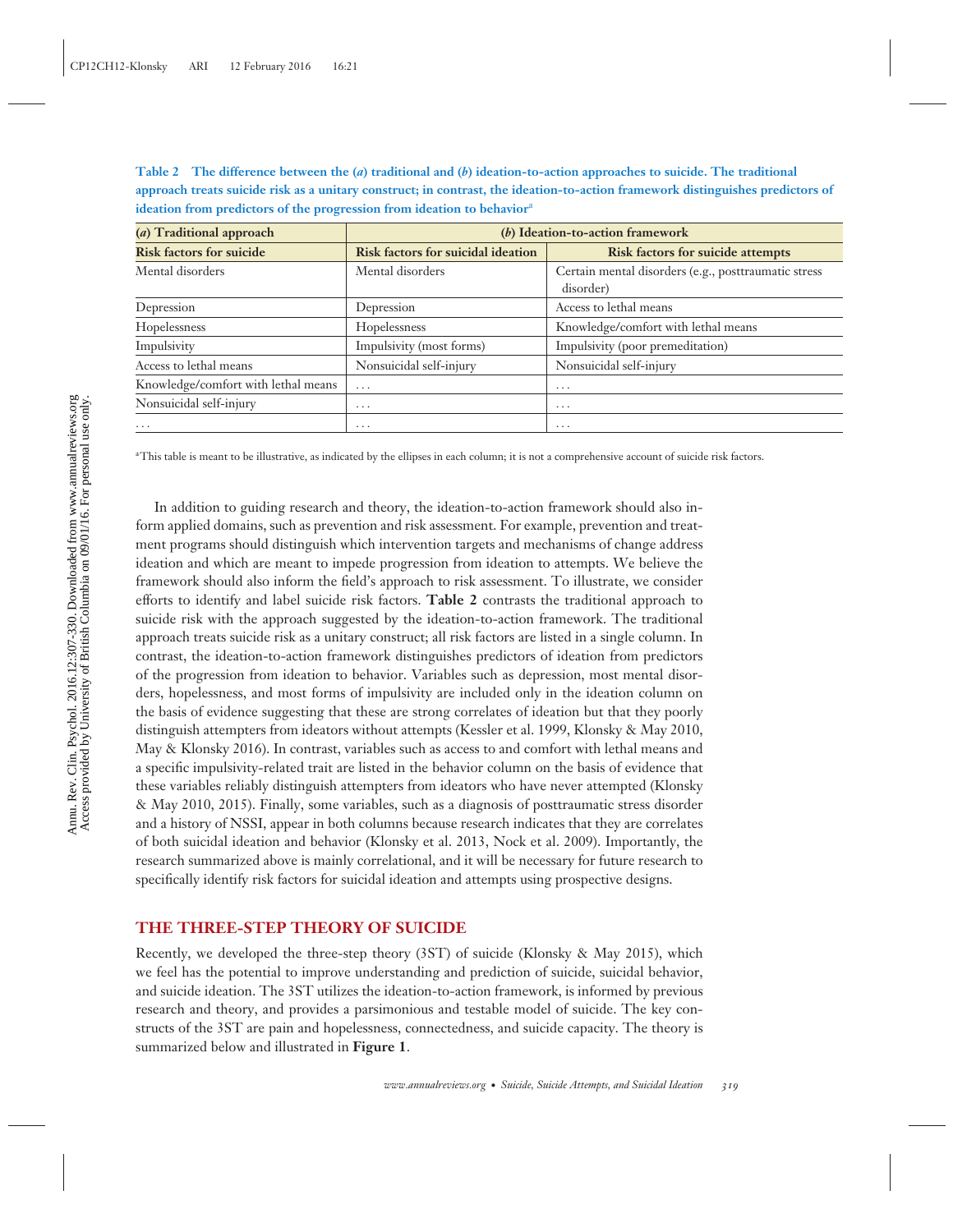

#### **Figure 1**

The three-step theory (3ST) of suicide. Key constructs of the 3ST are pain and hopelessness, connectedness, and suicide capacity. Figure adapted from Klonsky & May (2015).

#### **Step 1. Development of Suicidal Ideation**

According to the 3ST, the first step toward ideation begins with pain. Pain typically (but not necessarily) means psychological or emotional pain. All people are shaped by behavioral conditioning (Skinner 1953). We engage in behaviors that are rewarded and avoid those that are punished. If someone's experience of living is characterized by pain, this individual is essentially being punished for living, which can decrease desire to live.

It is intentional that the theory does not specify the nature of the pain. Just as any sufficiently aversive stimulus can effectively punish behavior (Mazur 2012), whether it be electric shock, a loud noise, or social exclusion, different sources of pain in daily life can all lead to a decreased desire to live. These can include many of the factors emphasized by others as playing roles in suicidal ideation, such as physical suffering (Ratcliffe et al. 2008), social isolation (Durkheim 1897), burdensomeness and low belongingness ( Joiner 2005), defeat and entrapment (O'Connor 2011), and negative self-perceptions (Baumeister 1990), as well as numerous other aversive thoughts, emotions, sensations, and experiences. The first step toward suicidal ideation begins with pain, regardless of its source.

However, pain alone will not cause suicidal ideation. If someone in pain has hope that his situation can improve and that the pain can be diminished, the individual will strive to achieve a future with diminished pain rather than consider suicide. For this reason, hopelessness is also required for the development of suicidal ideation. That is, if someone's life includes considerable pain, and he feels hopeless that the pain will improve, he will consider ending his life. In short, the combination of pain and hopelessness is what leads to suicidal ideation.

This first tenet of the 3ST is consistent with some key recent research findings. First, as reviewed above, studies on suicide motivations find that suicide attempts are prompted by overwhelming pain and hopelessness more than by other factors, including burdensomeness, thwarted belongingness, desire for help or to communicate, and impulsivity; moreover, this pattern has replicated in both clinical and nonclinical samples, and in both adults and adolescents (May & Klonsky 2013, May et al. 2016). In addition, a recent study surveyed two groups—loved ones who lost someone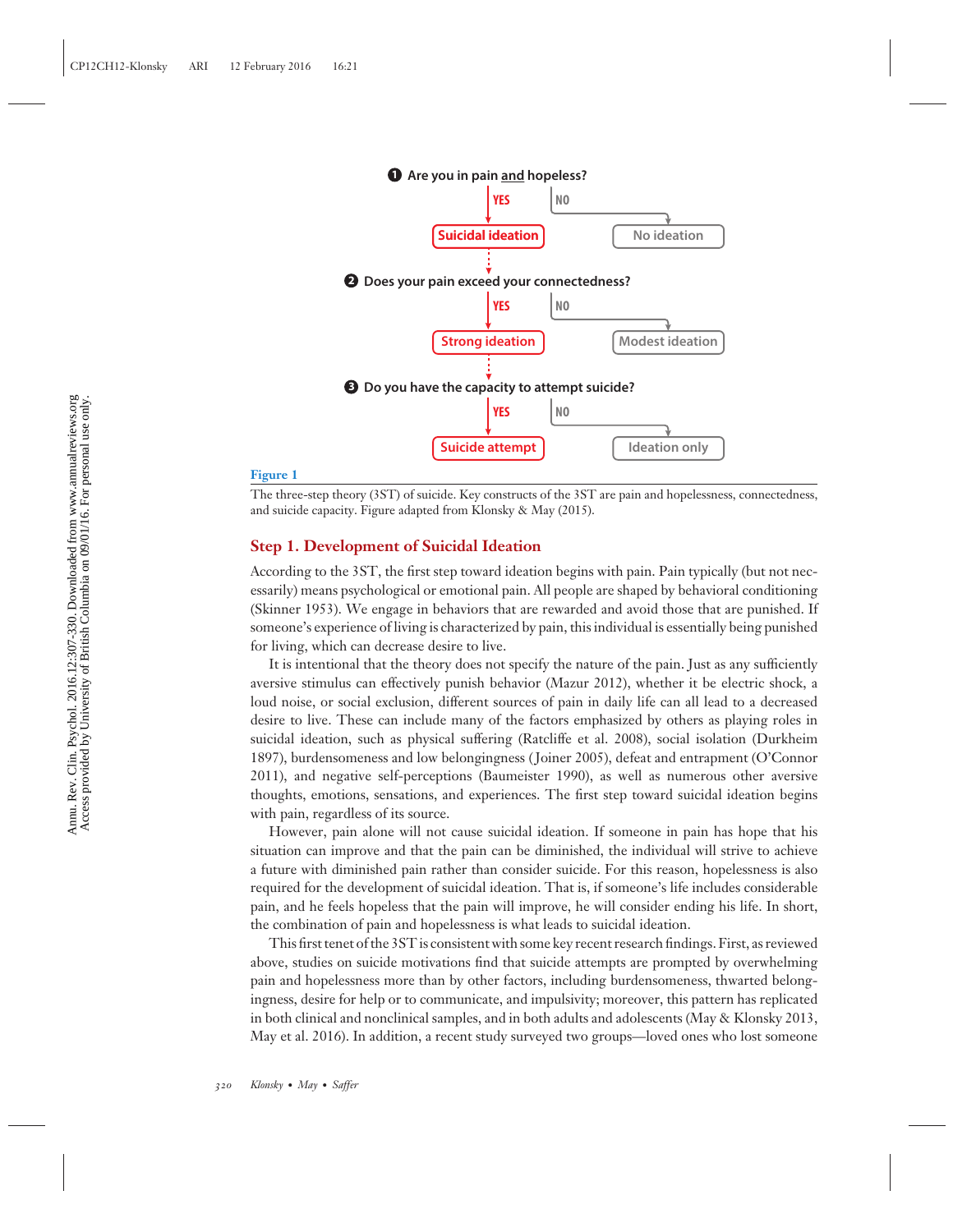to suicide, and individuals who had made a suicide attempt requiring hospitalization—about which of 42 variables appeared different in the minutes, hours, or days leading up to the suicide death or attempt (Wintersteen 2014). The list of 42 variables was diverse and included items such as sleep problems, agitation, giving away possessions, family conflict, disengagement from social activities, anger and hostility, and guilt or shame. The results of the investigation were very much in line with the 3ST. Aggregating across both groups, the two factors most commonly observed to precede suicide deaths and attempts were pain and hopelessness, specifically "emotional misery or pain" and "feelings of hopelessness about the future."

Importantly, the 3ST emphasizes that it is the combination of pain and hopelessness that brings about suicidal ideation. Someone in pain but with hope for a better future will continue to engage with life. Likewise, someone who feels hopeless about the future but lives without pain will not feel suicidal. To illustrate this latter case, consider the example of a young man who has recently graduated from university and moved back home with his parents. If this young man lacks a marketable degree, strong grades, and career goals, he may feel hopeless about the future. However, if day-to-day he is comfortable and without pain, if his food and shelter are provided and he has ample free time for friends and activities he enjoys, then he is unlikely to consider suicide. Pain and hopelessness in combination are what lead to suicidal ideation.

#### **Step 2. Strong Versus Moderate Ideation**

According to the 3ST, the second step toward potentially lethal suicidal behavior occurs when pain exceeds connectedness. The term connectedness is used in a broad sense. Connectedness can mean connection to other people as well as to an interest, role, project, or any sense of purpose or meaning that keeps one invested in living. The 3ST stipulates that someone who experiences pain and hopelessness and considers suicide will only have moderate ideation (e.g., "Sometimes I think I might be better off dead") if connectedness remains greater than the pain. However, ideation becomes strong (e.g., "I would kill myself if I had the chance") if pain overwhelms any sense of connectedness. Consider the example of a parent who experiences daily pain and hopelessness but who also feels invested in and connected to his or her children. If the parent's connectedness exceeds the parent's pain, this individual may still have passive ideation but will not progress to active desire for suicide. However, if both pain and hopelessness are present, and connectedness is dwarfed by pain, the individual will experience strong ideation and actively consider ending his or her life.

Disrupted connectedness is similar to low belongingness and burdensomeness, as described in Joiner's interpersonal theory, but operates differently in the 3ST. In the interpersonal theory, belongingness and burdensomeness are thought to directly cause suicidal ideation. In the 3ST, the primary role of connectedness is to protect against escalating suicidal ideation in those at risk due to pain and hopelessness. Although disrupted connectedness can contribute directly to pain and hopelessness, it is not viewed as necessary for the development of pain or hopelessness, or for the development of suicidal ideation. From the perspective of the 3ST, many people with suicidal ideation do not have disrupted connectedness, and many with disrupted connectedness do not develop suicidal ideation.

Recent research supports the second step of the 3ST (Klonsky & May 2015). Specifically, in a large online sample of ideators and nonideators, connectedness was protective against ideation in those high on both pain and hopelessness but was negligibly related to ideation in everyone else. Moreover, in this same study we created a difference variable indexing the extent to which pain exceeds connectedness (i.e., we subtracted standardized scores on a measure of connectedness from standardized scores on a measure of psychological pain). As predicted by the 3ST,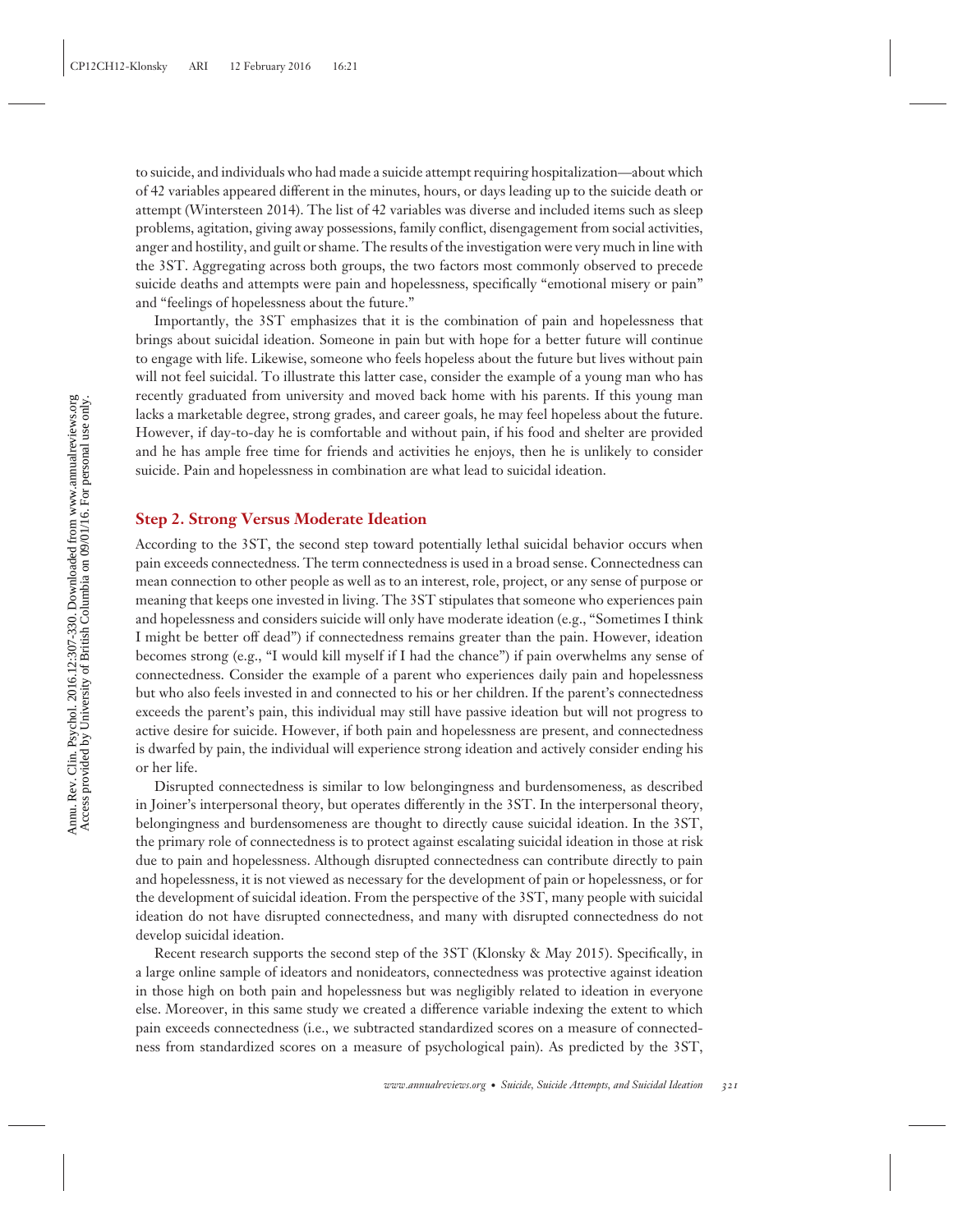this variable robustly predicted ideation in the combined pain and hopelessness group but was a negligible predictor of ideation in everyone else. In short, findings support the 3ST's tenet that connectedness is most relevant to suicidal ideation as a protective factor among those high on pain and hopelessness, especially when one's connectedness exceeds one's pain.

It is important to be clear that the 3ST's emphasis on pain, hopelessness, and connectedness does not suggest that other oft-cited suicide risk factors are unimportant. On the contrary, we believe that numerous disorders (e.g., depression), states of mind (e.g., self-criticism), personality traits (e.g., borderline personality), temperaments/dispositions (e.g., negative emotionality) and experiences (e.g., interpersonal loss) are highly relevant to suicidal ideation. However, the 3ST suggests they are relevant in a particular way, through their contributions to pain, hopelessness, and/or connectedness. For example, depression would be expected to contribute to suicidal ideation to the extent it contributes to pain, hopelessness, and/or disrupted connectedness, but not beyond.

#### **Step 3. Progression from Ideation to Attempts**

Most individuals with ideation do not make a suicide attempt; therefore, the final step of the 3ST addresses the conditions under which strong ideation leads to a suicide attempt. We agree with Joiner (2005) that the key determinant is whether the individual has the capacity to make a suicide attempt. Joiner suggests that fear of death is a powerful instinct that makes it extremely difficult to attempt suicide, even if experiencing strong suicidal ideation; thus, individuals can only attempt suicide if they have developed the capacity to overcome this barrier. The 3ST echoes this point but expands it in two ways.

Joiner's theory emphasizes acquired capability. In short, this ability is developed and increased through experiences with painful and provocative events that increase one's tolerance for pain, injury, and death. The 3ST broadens the concept and proposes three categories of variables that contribute to suicide capacity: dispositional, acquired, and practical.

Dispositional refers to relevant variables that we are born with. For example, some individuals are born with higher or lower pain sensitivity (Young et al. 2011). Someone born with lower pain sensitivity will have a higher capacity to carry out a suicide attempt. The concept of dispositional contributors to capacity is supported by recent research from Joiner and others suggesting that capability for suicide is largely genetic (Smith et al. 2012). The second contributor to suicide capacity, acquired variables, refers to the same concept Joiner describes. That is, habituation to experiences associated with pain, injury, fear, and death can, over time, lead to higher capacity for a suicide attempt.

Finally, practical variables are concrete factors that make a suicide attempt easier. There are many kinds of practical factors. For example, someone with both knowledge of and access to lethal means, such as a firearm, could act on suicidal thoughts much more easily than someone without knowledge of and access to lethal means. Practical contributors to capacity may explain findings that anesthesiologists and other medical professionals have elevated suicide rates (Swanson et al. 2003). These individuals have both easy access to the necessary drugs and extensive knowledge of how to end one's life painlessly, which makes their practical capacity extraordinarily high. In summary, dispositional, acquired, and practical factors contribute to the capacity for attempted suicide, and individuals with strong suicidal ideation will only make suicide attempts if and when they have the capacity to do so.

This third step of the 3ST has also been supported by recent research (Klonsky & May 2015). In a US-based online sample, which included large numbers of attempters and ideators, dispositional, acquired, and practical contributors to suicide capacity each related to suicide attempt history, and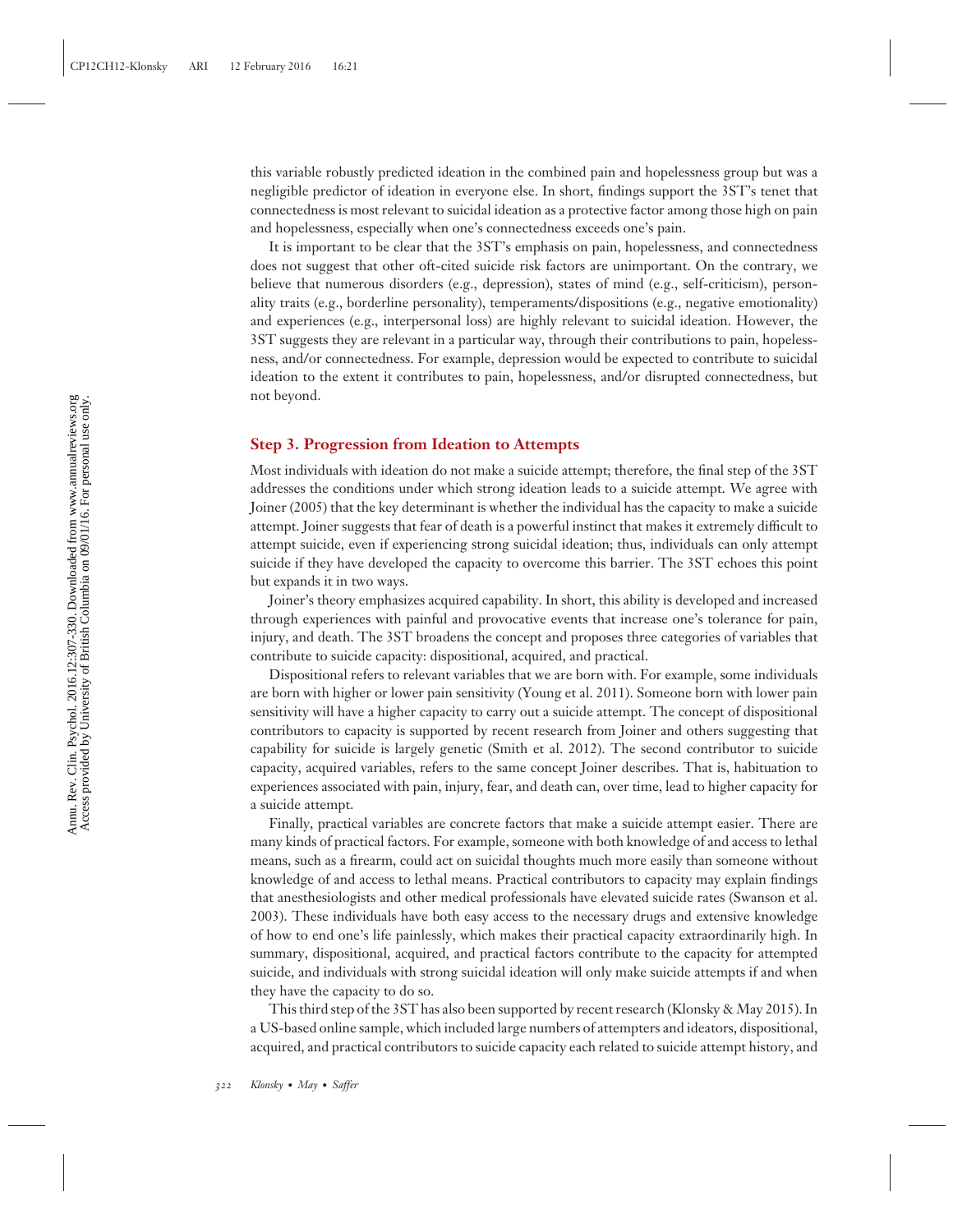they continued to relate to attempt history in analyses controlling for current ideation and for past ideation. Thus, consistent with the 3ST, all three components of suicide capacity matter, and they each predict suicide attempts above and beyond ideation.

#### **FUTURE DIRECTIONS**

The adoption of the ideation-to-action framework and the proliferation of ideation-to-action theories of suicide are promising developments that will help meaningfully advance suicide knowledge and prevention. At the same time, key knowledge gaps remain. These gaps limit our ability to understand and reduce suicide and should be the focus of intensive research efforts in the coming years.

First, it is imperative that we better understand progression from suicidal ideation to attempts. As discussed above, the vast majority of oft-cited suicide risk factors predict who is at risk for suicide ideation but not which ideators are at risk for attempting or dying by suicide. Suicide capacity, which is emphasized by all three ideation-to-action theories, does appear to be an important factor, but its predictive ability remains moderate (Klonsky & May 2015). In short, there are unknown factors that explain when and why individuals transition from suicidal thoughts to action, and it is imperative that they be identified and understood.

Related to this point, it is crucial to better understand the time-course of suicide risk. For example, few studies examine the factors that predict suicide attempts in the minutes or hours or days before the attempt (Glenn & Nock 2014; but see Bagge et al. 2013, 2014). There is likely both important overlap and important divergence between the factors that predict suicide at longer (years/months) versus shorter (weeks/days/hours) time scales. This information is particularly important for clinical risk assessment and is also likely to be highly relevant to treatment for individuals with histories of suicidal thoughts and behavior.

A third future direction is to apply evidence-based theories of suicide to risk assessment and treatment/prevention. For example, the 3ST suggests that brief but valid measures of pain, hopelessness, connectedness, and capacity could be combined to form a measure that targets variables most central to suicide risk. Likewise, the 3ST suggests four clear objectives for suicide prevention: decrease pain, increase hope, improve connectedness, and/or reduce capacity.

A final critical knowledge gap concerns the difference between those who make nonfatal and those who make fatal suicide attempts. Most studies on suicide assess those who have experienced suicide attempts or ideation, which means the participants are still alive. It is much more difficult, and thus much more rare, for studies to examine individuals who have died by suicide. An implicit assumption is that studying individuals who have made nonfatal attempts provides knowledge that is also relevant to understanding and preventing suicide death. However, only a minority of attempters die by suicide, and the majority of those who do die by suicide do so on their first attempt (DeJong et al. 2010, Fushimi et al. 2006, Suominen et al. 2004). Therefore, future research must consider and aggressively investigate the possibility that, compared to those who make nonfatal attempts, those who die by suicide have important differences in clinical presentation, motivation, and other characteristics that could meaningfully inform risk assessment and prevention.

#### **SUMMARY POINTS**

1. Many commonly cited risk factors for suicide, including depression, hopelessness, most mental disorders, and impulsivity, are best conceptualized as predictors of suicidal ideation.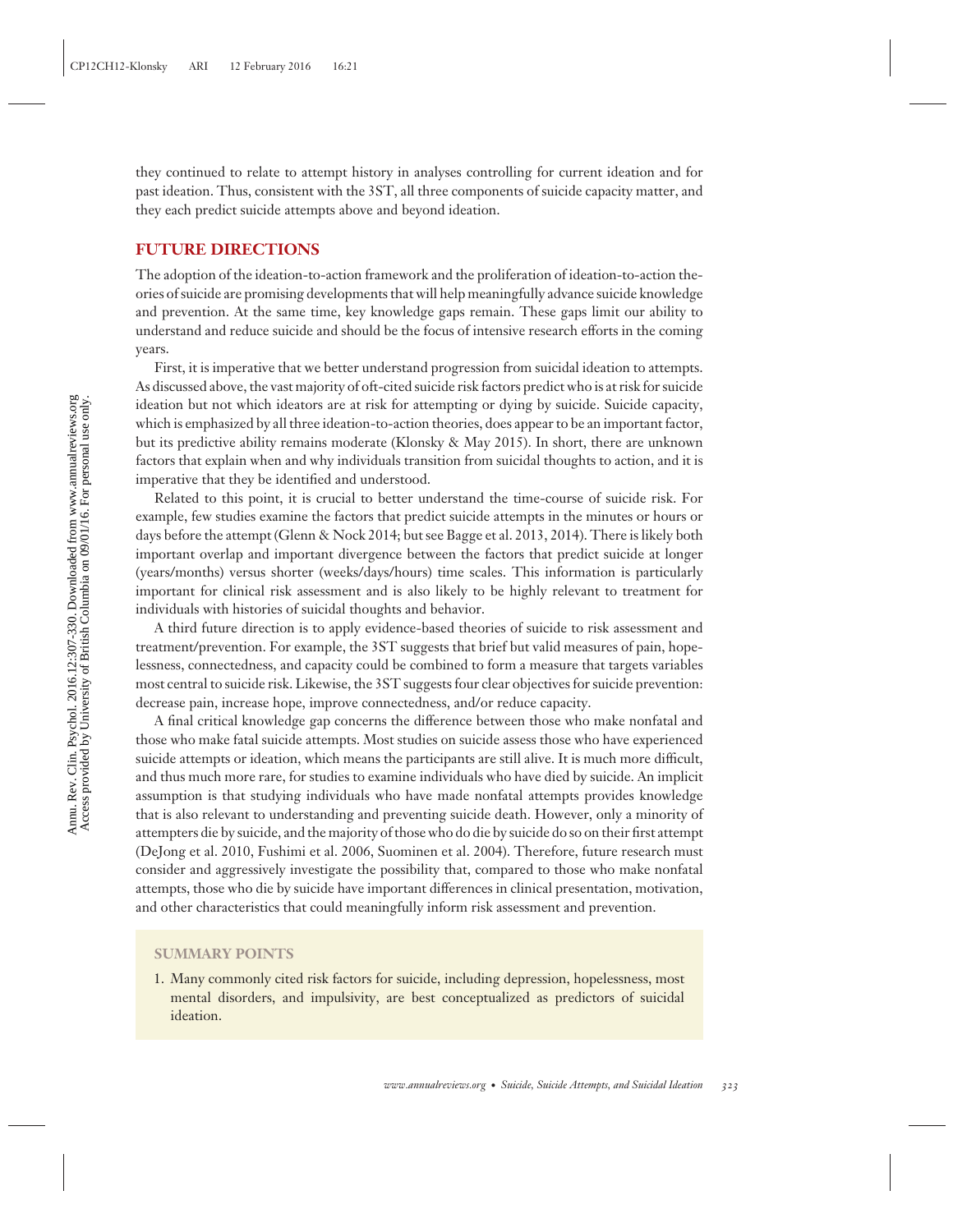- 2. These same risk factors struggle to differentiate those who have attempted suicide from those who have experienced suicidal ideation without making an attempt.
- 3. The ideation-to-action framework stipulates that (*a*) the development of suicidal ideation and (*b*) the progression from ideation to attempts should be viewed as distinct processes with distinct predictors and explanations and should guide the next generation of suicide research, theory, and prevention.
- 4. The capacity to attempt suicide (including the capacity to tolerate the fear of pain and death that accompanies suicide attempts) plays a key role in the progression from ideation to attempts.
- 5. Means restriction is a practical way to reduce capacity and a powerful way to block progression from ideation to attempts.
- 6. The interpersonal ( Joiner 2005), integrated motivational-volitional (O'Connor 2011), and three-step (Klonsky & May 2015) theories are the first theories of suicide to utilize an ideation-to-action framework.
- 7. The three-step theory posits that (*a*) the combination of pain and hopelessness leads to suicidal ideation, (*b*) ideation escalates if pain exceeds connectedness, and (*c*) dispositional, acquired, and practical contributors to suicide capacity facilitate the transition from ideation to attempts.

#### **FUTURE ISSUES**

- 1. We must better understand when and why suicidal ideation progresses to suicide attempts.
- 2. Research should clarify the time-course of suicidal ideation and behavior, including the kinds of factors that increase suicide risk in the years/months versus weeks/days versus hours/minutes leading up to a suicide attempt.
- 3. Evidence-based theories of suicide should be utilized to inform and improve treatments for individuals who are at risk.
- 4. We must better understand the extent to which fatal suicide attempts have different predictors and risk profiles than nonfatal suicide attempts.

#### **DISCLOSURE STATEMENT**

The authors are not aware of any affiliations, memberships, funding, or financial holdings that might be perceived as affecting the objectivity of this review.

#### **LITERATURE CITED**

- Abramson LY, Alloy LB, Hogan ME, Whitehouse WG, Gibb BE, et al. 2000. The hopelessness theory of suicidality. In *Suicide Science: Expanding the Boundaries*, ed. T Joiner, MD Rudd, pp. 17–32. Norwell, MA: Kluwer Acad.
- Abramson LY, Metalsky GI, Alloy LB. 1989. Hopelessness depression: a theory-based subtype of depression. *Psychol. Rev.* 96(2):358–72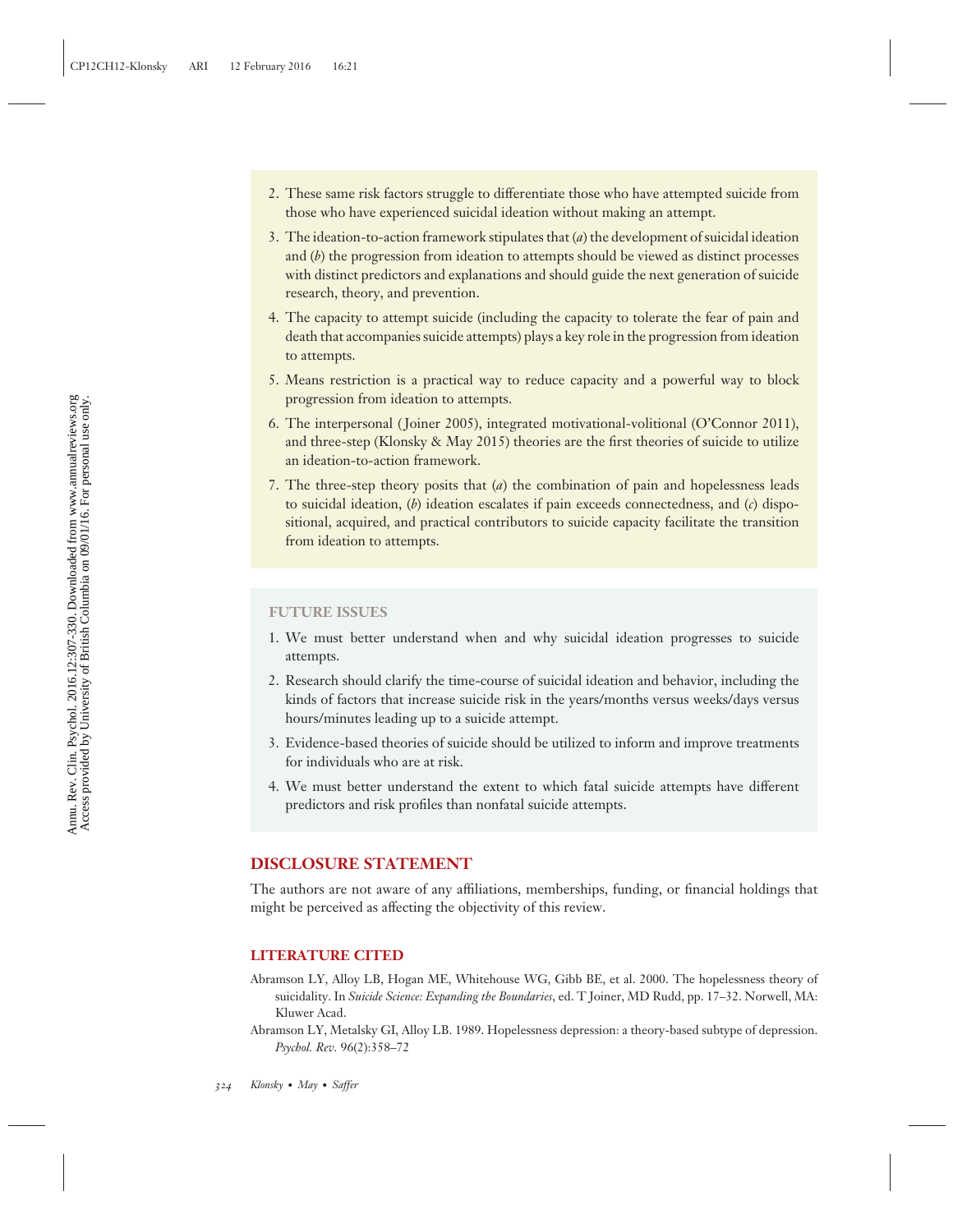Annu. Rev. Clin. Psychol. 2016.12:307-330. Downloaded from www.annualreviews.org<br>Access provided by University of British Columbia on 09/01/16. For personal use only. Annu. Rev. Clin. Psychol. 2016.12:307-330. Downloaded from www.annualreviews.org Access provided by University of British Columbia on 09/01/16. For personal use only.

- Am. Psychiatr. Assoc. 2013. *Diagnostic and Statistical Manual of Mental Disorders.* Washington, DC: Am. Psychiatr. Assoc. 5th ed.
- **Anestis MD, Anestis JC. 2015. Suicide rates and state laws regulating access and exposure to handguns.** *Am. J. Public Health* **105:2049–58. doi: 10.2105/AJPH.2015.302753**
- Anestis MD, Khazem LR, Law KC, Houtsma C, LeTard R, et al. 2015. The association between state laws regulating handgun ownership and statewide suicide rates. *Am. J. Public Health* 105:2059–67. doi: 10.2105/AJPH.2014.302465
- Anestis MD, Soberay KA, Gutierrez PM, Hernandez TD, Joiner TE. 2014. Reconsidering the link between impulsivity and suicidal behavior. *Personal. Soc. Psychol. Rev.* 18:366–86. doi: 10.1177/1088868314535988
- Aseltine RH, James A, Schilling EA, Glanovsky J. 2007. Evaluating the SOS suicide prevention program: a replication and extension. *BMC Public Health* 7(1):161
- Baechler J. 1979. *Suicides.* Oxford, UK: Basil Blackwell
- **Bagge CL, Glenn CR, Lee HJ. 2013. Quantifying the impact of recent negative life events on suicide attempts.** *J. Abnorm. Psychol.* **122(2):359–68**
- Bagge CL, Littlefield AK, Conner KR, Schumacher JA, Lee HJ. 2014. Near-term predictors of the intensity of suicidal ideation: an examination of the 24 h prior to a recent suicide attempt. *J. Affect. Disord.* 165:53–58
- Bancroft J, Hawton K, Simkin S, Kingston B, Cumming C, et al. 1979. The reasons people give for taking overdoses: a further inquiry. *Br. J. Med. Psychol.* 52:353–65
- Bancroft J, Skrimshire A, Simkin S. 1976. The reasons people give for taking overdoses. *Br. J. Psychiatry* 128:538–48
- Barrocas AL, Hankin BL, Young JF, Abela JRZ. 2012. Rates of nonsuicidal self-injury in youth: age, sex, and behavioral methods in a community sample. *Pediatrics* 130(1):39–45. doi: 10.1542/peds.2011-2094
- Baumeister RF. 1990. Suicide as escape from self. *Psychol. Rev.* 97:90–113
- Beck AT. 1976. *Cognitive Theory and Emotional Disorders*. New York: Meridian
- Beck AT, Brown GK, Berchick RJ, Stewart BL, Steer RA. 1990. Relationship between hopelessness and ultimate suicide: a replication with psychiatric outpatients. *Am. J. Psychiatry* 147(2):190–95. doi: 10.1176/ajp.147.2.190
- Beck AT, Brown GK, Steer RA. 1989. Prediction of eventual suicide in psychiatric inpatients by clinical ratings of hopelessness. *J. Consult. Clin. Psychol.* 57:309–10
- Beck AT, Brown GK, Steer RA. 1997. Psychometric characteristics of the scale for suicide ideation with psychiatric outpatients. *Behav. Res. Ther.* 35(11):1039–46. doi: 10.1016/S0005-7967(97)00073-9
- Beck AT, Kovacs M, Weissman A. 1979. Assessment of suicidal intention: the scale for suicide ideation. *J. Consult. Clin. Psychol.* 47(2):343–52
- Beck AT, Steer RA, Brown GK. 1996. *Manual for the Beck Depression Inventory*. San Antonio, TX: Psychol. Corp.
- Beck AT, Steer RA, Kovacs M, Garrison B. 1985. Hopelessness and eventual suicide: a 10-year prospective study of patients hospitalized with suicidal ideation. *Am. J. Psychiatry* 142(5):559–63
- Beck AT, Ward CH, Mendelson M, Mock J, Erbaugh J. 1961. An inventory for measuring depression. *Arch. Gen. Psychiatry* 4(6):561–71. doi: 10.1001/archpsyc.1961.01710120031004
- Beck AT, Weissman A, Lester D, Trexler L. 1974. The measurement of pessimism: the hopelessness scale. *J. Consult. Clin. Psychol.* 42(6):861–65
- Bertolote JM, Fleischmann A. 2002. Suicide and psychiatric diagnosis: a worldwide perspective. *World Psychiatry* 1:181–85
- Betz ME, Barber C, Miller M. 2011. Suicidal behavior and firearm access: results from the second injury control and risk survey. *Suicide Life Threat. Behav.* 41(4):384–91
- Borowsky IW, Ireland M, Resnick MD. 2001. Adolescent suicide attempts: risks and protectors. *Pediatrics* 107(3):485–93
- Brown GK. 2001. A review of suicide assessment measures for intervention research with adults and older adults. **[http://www.sprc.org/library\\_resources/items/review-suicide-assessment-measures](http://www.sprc.org/library_resources/items/review-suicide-assessment-measures-intervention-research-adults-and-older-ad)[intervention-research-adults-and-older-ad](http://www.sprc.org/library_resources/items/review-suicide-assessment-measures-intervention-research-adults-and-older-ad)**
- Brown GK, Beck AT, Steer RA, Grisham JR. 2000. Risk factors for suicide in psychiatric outpatients: a 20-year prospective study. *J. Consult. Clin. Psychol.* 68(3):371–77

**Compelling evidence that means restriction, especially when it comes to firearms in the United States, saves lives.**

**An important and all-too-rare example of a study examining the hours and days before suicide attempts; the field needs more studies like this.**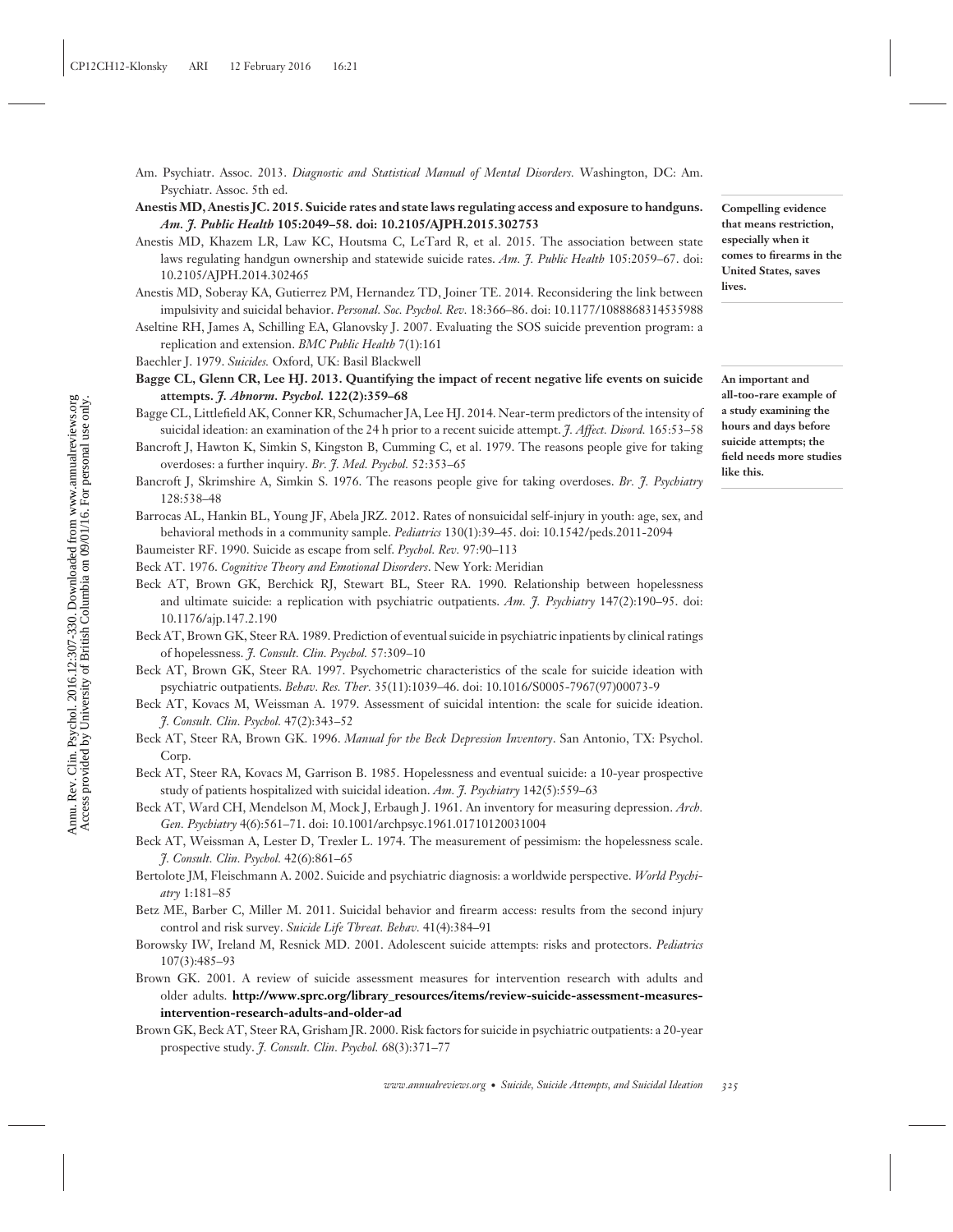- Brown GK, Henriques GR, Beck AT. 2002a. *Cognitive Therapy Treatment Manual for Suicide Attempters*. Philadelphia: Univ. PA
- Brown GK, Ten Have T, Henriques GR, Xie SX, Hollander JE, et al. 2005. Cognitive therapy for the prevention of suicide attempts: a randomized controlled trial. *JAMA*294(5):563–70. doi: 10.1001/jama.294.5.563
- Brown MZ, Comtois KA, Linehan MM. 2002b. Reasons for suicide attempts and nonsuicidal self-injury in women with borderline personality disorder. *J. Abnorm. Psychol.* 111(1):198–202. doi: 10.1037/0021- 843X.111.1.198
- Bryan CJ, Rudd MD. 2006. Advances in the assessment of suicide risk. *J. Clin. Psychol.* 62(2):185–200
- Carter GL, Willcox CH, Lewin TJ, Conrad AM, Bendit N. 2010. Hunter DBT project: randomized controlled trial of dialectical behaviour therapy in women with borderline personality disorder. *Aust. N. Z. J. Psychiatry* 44(2):162–73. doi: 10.3109/00048670903393621
- CDC (Cent. Dis. Control Prev.). 2010a. *Nonfatal Hospitalized Injuries, Both Sexes, All Ages, United States, 2010*. **<https://wisqars.cdc.gov:8443/costT/>**
- CDC (Cent. Dis. Control Prev.). 2010b. *Fatal Injuries, Both Sexes, All Ages, United States, 2010*. **<https://wisqars.cdc.gov:8443/costT/>**
- CDC (Cent. Dis. Control Prev.). 2015a.*Definitions: Self-Directed Violence*. Atlanta, GA: CDC. **[http://www.cdc.](http://www.cdc.gov/violenceprevention/suicide/definitions.html) [gov/violenceprevention/suicide/definitions.html](http://www.cdc.gov/violenceprevention/suicide/definitions.html)**
- CDC (Cent. Dis. Control Prev.). 2015b. *Youth Risk Behavior Surveillance System* (*YRBSS*). Atlanta, GA: CDC. **<http://www.cdc.gov/yrbss>**
- Chapman AL, Dixon-Gordon KL. 2007. Emotional antecedents and consequences of deliberate self-harm and suicide attempts. *Suicide Life Threat. Behav.* 37:543–52
- Comtois KA, Jobes DA, O'Connor S, Atkins DC, Janis KE, et al. 2011. Collaborative assessment and management of suicidality (CAMS): feasibility trial for next-day appointment services. *Depress. Anxiety* 28(11):963–72. doi: 10.1002/da.20895
- Crosby AE, Ortega L, Melanson C. 2011. *Self-Directed Violence Surveillance: Uniform Definitions and Recommended Data Elements* (*Version 1.0*). Atlanta, GA: CDC, Natl. Cent. Inj. Prev. Control
- Crowell SE, Beauchaine TP, Hsiao RC, Vasilev CA, Yaptangco M, et al. 2012. Differentiating adolescent self-injury from adolescent depression: possible implications for borderline personality development. *J. Abnorm. Child Psychol.* 40(1):45–57. doi: 10.1007/s10802-011-9578-3
- Cusimano MD, Sameem M. 2011. The effectiveness of middle and high school-based suicide prevention programmes for adolescents: a systematic review. *Inj. Prev.* 17(1):43–49
- Daigle M. 2004. MMPI inmate profiles: suicide completers, suicide attempters, and non-suicidal controls. *Behav. Sci. Law* 22(6):833–42
- DeJong TM, Overholser JC, Stockmeier CA. 2010. Apples to oranges? A direct comparison between suicide attempters and suicide completers. *J. Affect. Disord.* 124(1):90–97
- Durkheim E. 1897. *Suicide: A Study in Sociology*. New York: Free Press
- Ellis TE, Green KL, Allen JG, Jobes DA, Nadorff MR. 2012. Collaborative assessment and management of suicidality in an inpatient setting: results of a pilot study. *Psychotherapy* 49(1):72–80. doi: 10.1037/a0026746
- Evans K, Tyrer P, Catalan J, Schmidt U, Davidson KM, et al. 1999. Manual-assisted cognitive-behaviour therapy (MACT): a randomized controlled trial of a brief intervention with bibliotherapy in the treatment of recurrent deliberate self-harm. *Psychol. Med.* 29(1):19–25
- Farberow NL, Shneidman ES. 1961. *The Cry for Help*. New York: McGraw-Hill
- Figueiredo AR, Abreu T. 2015. Suicide among LGBT individuals. *Eur. Psychiatry* 30(Suppl. 1):1815
- Fushimi M, Sugawara J, Saito S. 2006. Comparison of completed and attempted suicide in Akita, Japan. *Psychiatry Clin. Neurosci.* 60(3):289–95
- Glenn CR, Nock MK. 2014. Improving the short-term prediction of suicidal behavior. *Am. J. Prev. Med.* 47(3, Suppl. 2):S176–80. doi: 10.1016/j.amepre.2014.06.004
- Goldsmith SK, Pellmar TC, Kleinman AM, Bunney WE. 2002. *Reducing Suicide: A National Imperative*. Washington, DC: Natl. Acad. Press
- Goldston DB. 2003. *Measuring Suicidal Behaviour and Risk in Children and Adolescents*. Washington, DC: Am. Psychol. Assoc.
- **Gunnell D, Fernando R, Hewagama M, Priyangika WDD, Konradsen F, et al. 2007. The impact of pesticide regulations on suicide in Sri Lanka.** *Int. J. Epidemiol.* **36(6):1235–42**

**A specific but representative example of how means restriction can work as a public health policy to save thousands of lives.**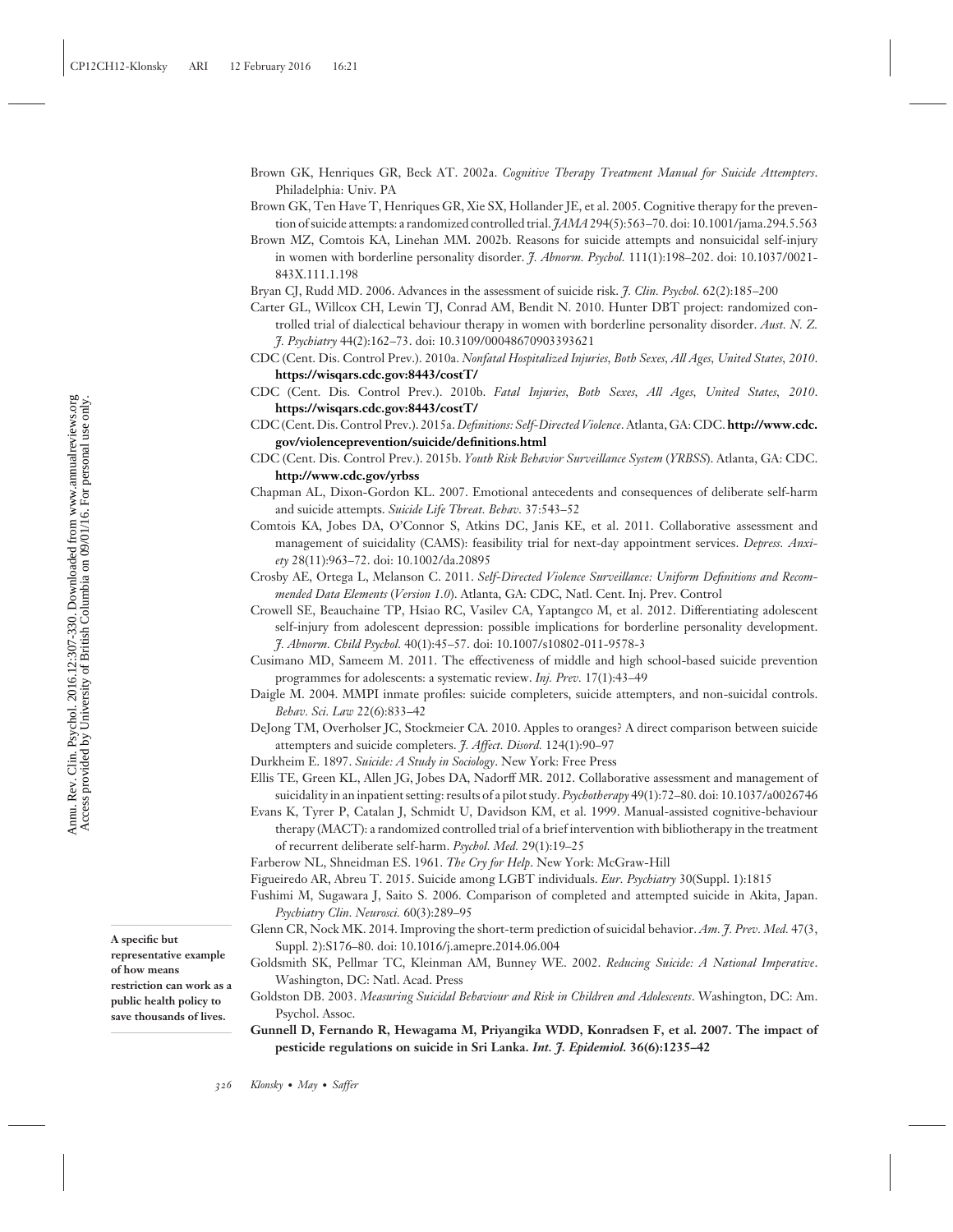Hjelmeland H, Hawton K, Nordvik H, Bille-Brahe U, De Leo D, et al. 2002. Why people engage in parasuicide: a cross-cultural study of intentions. *Suicide Life Threat. Behav.* 32:380–93 Holden RR, DeLisleMM. 2006. Factor structure of the Reasons for Attempting Suicide Questionnaire (RASQ) with suicide attempters. *J. Psychopathol. Behav.* 28(1):1–8 Holden RR, Kerr PS, Mendonca JD, Velamoor VR. 1998. Are some motives more linked to suicide proneness than others? *J. Clin. Psychol.* 54(5):569–76 Janis IB, Nock MK. 2008. Behavioral forecasts do not improve the prediction of future behavior: a prospective study of self-injury. *J. Clin. Psychol.* 64(10):1164–74. doi: 10.1002/jclp.20509 Jobes DA. 2006. *Managing Suicidal Risk: A Collaborative Approach*. New York: Guilford

Jobes DA, Wong SA, Conrad AK, Drozd JF, Neal-Walden T. 2005. The collaborative assessment and management of suicidality versus treatment as usual: a retrospective study with suicidal outpatients. *Suicide Life Threat. Behav.* 35(5):483–97. doi: 10.1521/suli.2005.35.5.483

**Joiner TE. 2005.** *Why People Die By Suicide***. Cambridge, MA: Harvard Univ. Press**

- Kessler RC, Aguilar-Gaxiola S, Borges G, Chiu WT, Fayyad J, et al. 2012. Persistence in suicidal behaviors over time. In *Suicide: Global Perspectives from the WHO World Mental Health Survey*, ed. MK Nock, G Borges, Y Ono, pp. 75–85. Cambridge, UK: Cambridge Univ. Press
- Kessler RC, Borges G, Walters EE. 1999. Prevalence of and risk factors for lifetime suicide attempts in the National Comorbidity Survey. *Arch. Gen. Psychiatry* 56(7):617–26
- Klonsky ED. 2007. The functions of deliberate self-injury: a review of the evidence. *Clin. Psychol. Rev.* 27:226– 39
- Klonsky ED, May AM. 2010. Rethinking impulsivity in suicide. *Suicide Life Threat. Behav.* 40(6):612–19. doi: 10.1521/suli.2010.40.6.612 **Brief paper introducing**
- **Klonsky ED, May AM. 2014. Differentiating suicide attempters from suicide ideators: a critical frontier for suicidology research.** *Suicide Life Threat. Behav.* **44(1):1–5**
- **Klonsky ED, May AM. 2015. The Three-Step Theory (3ST): a new theory of suicide rooted in the "ideation-to-action" framework.** *Int. J. Cogn. Ther.* **8:114–29**
- Klonsky ED, May AM, Glenn CR. 2013. The relationship between nonsuicidal self-injury and attempted suicide: converging evidence from four samples. *J. Abnorm. Psychol.* 122:231–37
- Klonsky ED, Muehlenkamp JJ. 2007. Self-injury: a research review for the practitioner. *J. Clin. Psychol.* 63:1045–56
- Kobler A, Stotland E. 1964. *The End of Hope: A Social-Clinical Study of Suicide*. New York: Free Press of Glencoe

Koons CR, Robins CJ, Tweed JL, Lynch TR, Gonzalez AM, et al. 2001. Efficacy of dialectical behavior therapy in women veterans with borderline personality disorder. *Behav. Ther.* 32(2):371–90. doi: 10.1016/S0005- 7894(01)80009-5

Kreitman N. 1976. The coal gas story. United Kingdom suicide rates, 1960–71. *Br. J. Prev. Soc. Med.* 30(2):86– 93

Kreitman N. 1977. *Parasuicide*. Chichester, UK: Wiley

Linehan MM. 1993. *Cognitive-Behavioural Treatment of Borderline Personality Disorder*. New York: Guilford

- Linehan MM, Armstrong HE, Suarez A, Allmon D, Heard HL. 1991. Cognitive-behavioral treatment of chronically parasuicidal borderline patients. *Arch. Gen. Psychiatty* 48(12):1060–64
- Linehan MM, Comtois KA, Brown MZ, Heard HL, Wagner A. 2006a. Suicide Attempt Self-Injury Interview (SASII): development, reliability, and validity of a scale to assess suicide attempts and intentional selfinjury. *Psychol. Assess.* 18(3):303–12. doi: 10.1037/1040-3590.18.3.303
- **Linehan MM, Comtois KA, Murray AM, Brown MZ, Gallop RJ, et al. 2006b. Two-year randomized controlled trial and follow-up of dialectical behavior therapy versus therapy by experts for suicidal behaviors and borderline personality disorder.** *Arch. Gen. Psychiatry* **63(7):757–66. doi: 10.1001/archpsyc.63.7.757**

**Describes a pioneering theory of suicide, the first to explicitly provide separate explanations for suicidal desire and suicide capability; we consider it the first ideation-to-action theory of suicide.**

**the rationale and need for the ideation-to-action framework.**

**Introduces the three-step theory (3ST) of suicide, which we consider the third ideation-to-action theory of suicide.**

**Well-controlled study providing impressive evidence that dialectical behavior therapy is an effective treatment for individuals with high suicide risk.**

Harned MS, Jackson SC, Comtois KA, Linehan MM. 2010. Dialectical behavior therapy as a precursor to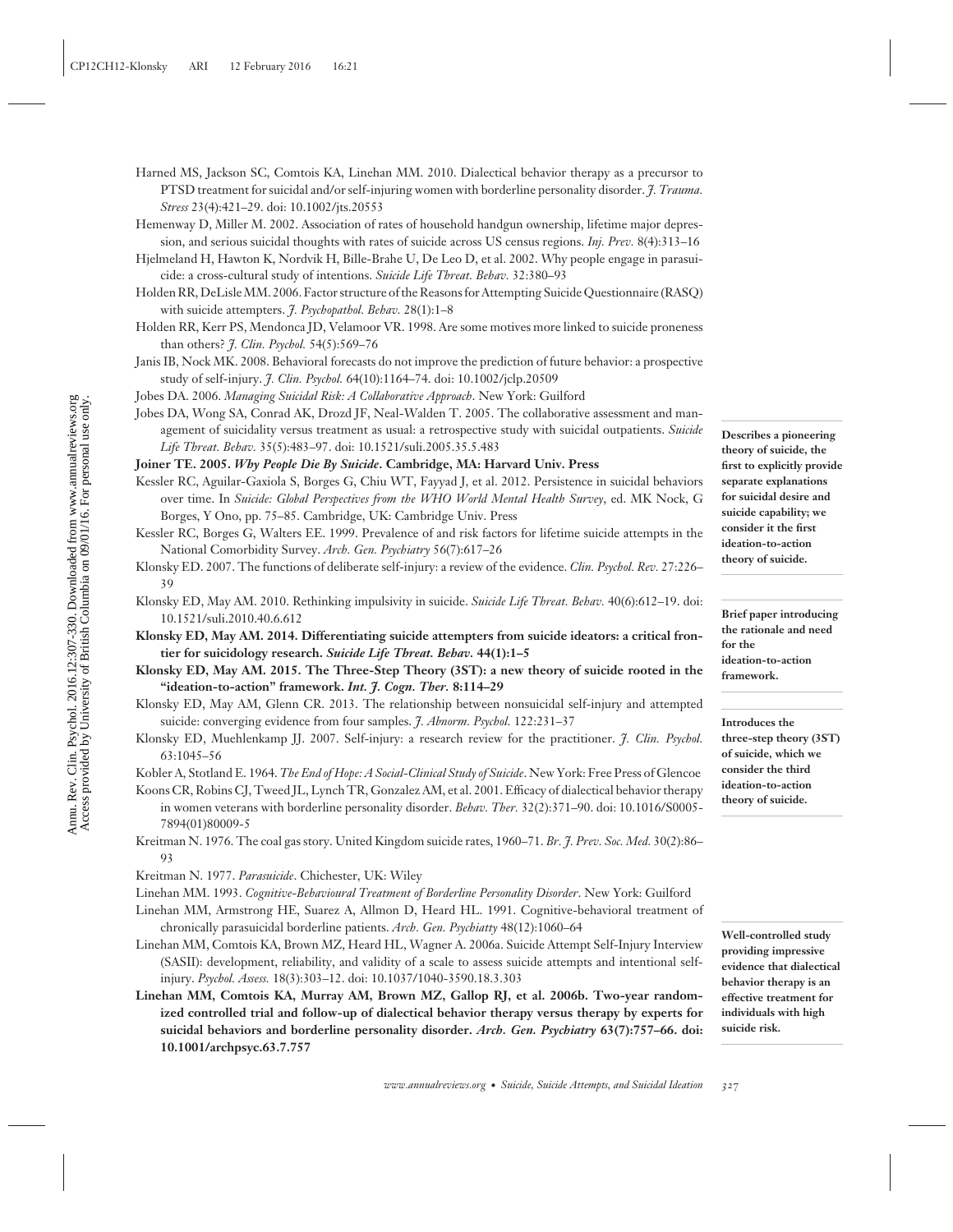**comprehensive measure of motivations for suicide to date, and identifies the least and most common motivations in patient and community samples.**

**Describes the most**

**Reports findings from the largest, most internationally representative study of suicidal behavior.**

- Linehan MM, Heard HL, Armstrong HE. 1993. Naturalistic follow-up of a behavioral treatment for chronically parasuicidal borderline patients. *Arch. Gen. Psychiatry* 50(12):971–74. doi: 10.1001/archpsyc.1993.01820240055007
- Linehan MM, Wagner AW, Cox G. 1989. *Parasuicide History Interview: Comprehensive Assessment of Parasuicidal Behavior*. Seattle: Univ. Wash.
- Mann JJ, Apter A, Bertolote J, Beautrais A, Currier D, et al. 2005. Suicide prevention strategies: a systematic review. *JAMA* 294(16):2064–74
- Mann JJ, Waternaux C, Haas GL, Malone KM. 1999. Toward a clinical model of suicidal behavior in psychiatric patients. *Am. J. Psychiatry* 156:181–89
- Mars B, Burrows S, Hjelmeland H, Gunnell D. 2014. Suicidal behaviour across the African continent: a review of the literature. *BMC Public Health* 14(1):606
- **May AM, Klonsky ED. 2013. Assessing motivations for suicide attempts: development and psychometric properties of the Inventory of Motivations for Suicide Attempts.** *Suicide Life Threat. Behav.* **43(5):532–46**
- May AM, Klonsky ED. 2016. What distinguishes suicide attempters from suicide ideators? A meta-analysis of potential factors. *Clin. Psychol. Sci. Pract*. In press
- May AM, O'Brien KM, Liu RT, Klonsky ED. 2016. Descriptive and psychometric properties of the Inventory of Motivations for Suicide Attempts (IMSA) in an inpatient adolescent sample. *Arch. Suicide Res.* In press Mazur JE. 2012. *Learning and Behavior*. Englewood Cliffs, NJ: Prentice-Hall. 7th ed.
- Miller M, Barber C, Azrael D, Hemenway D, Molnar BE. 2009. Recent psychopathology, suicidal thoughts and suicide attempts in households with and without firearms: findings from the National Comorbidity Study Replication. *Inj. Prev.* 15(3):183–87
- Miller M, Lippmann SJ, Azrael D, Hemenway D. 2007. Household firearm ownership and rates of suicide across the 50 United States. *J. Trauma* 62(4):1029–35
- Muehlenkamp JJ. 2005. Self-injurious behavior as a separate clinical syndrome. *Am. J. Orthopsychiatry* 75:324– 33
- Muehlenkamp JJ, Gutierrez PM. 2004. An investigation of differences between self-injurious behavior and suicide attempts in a sample of adolescents. *Suicide Life Threat. Behav.* 34:12–23
- Nock MK, Borges G, Bromet EJ, Alonso J, Angermeyer M, et al. 2008a. Cross-national prevalence and risk factors for suicidal ideation, plans and attempts. *Br. J. Psychiatry* 192:98–105
- Nock MK, Borges G, Bromet EJ, Cha CB, Kessler RC, et al. 2008b. Suicide and suicidal behavior. *Epidemiol. Rev.* 30:133–54. doi: 10.1093/epirev/mxn002
- **Nock MK, Borges G, Ono Y. 2012.** *Suicide: Global Perspectives from the WHO World Mental Health Surveys***. New York: Cambridge Univ. Press**
- Nock MK, Green JG, Hwang I, McLaughlin KA, Sampson NA, et al. 2013. Prevalence, correlates, and treatment of lifetime suicidal behavior among adolescents: results from the National Comorbidity Survey Replication Adolescent Supplement. *JAMA Psychiatry* 70(3):300–10. doi: 10.1001/2013.jamapsychiatry.55
- Nock MK, Holmberg EB, Photos VI, Michel BD. 2007. Self-Injurious Thoughts and Behaviors Interview: development, reliability, and validity in an adolescent sample. *Psychol. Assess.* 19(3):309–17. doi: 10.1037/1040-3590.19.3.309
- Nock MK, Hwang I, Sampson N, Kessler RC, Angermeyer M, et al. 2009. Cross-national analysis of the associations among mental disorders and suicidal behavior: findings from the WHO World Mental Health Surveys. *PLOS Med.* 6(8):856
- Nock MK, Park JM, Finn CT, Deliberto TL, Dour HJ, et al. 2010. Measuring the suicidal mind: implicit cognition predicts suicidal behavior. *Psychol. Sci.* 21(4):511–17. doi: 10.1177/0956797610364762
- Nock MK, Wedig MM, Janis IB, Deliberto TL. 2008c. Self-injurious thoughts and behaviours. In *Guide to Assessments that Work*, ed. J Hunsley, EJ Mash, pp. 158–79. New York: Oxford Univ. Press
- Nordentoft M, Mortensen PB, Pedersen CB. 2011. Absolute risk of suicide after first hospital contact in mental disorder. *Arch. Gen. Psychiatry* 68:1058–64
- O'Carroll PW, Berman AL, Maris RW, Moscicki EK, Tanney BL, et al. 1996. Beyond the Tower of Babel: a nomenclature for suicidology. *Suicide Life Threat. Behav.* 26(3):237–52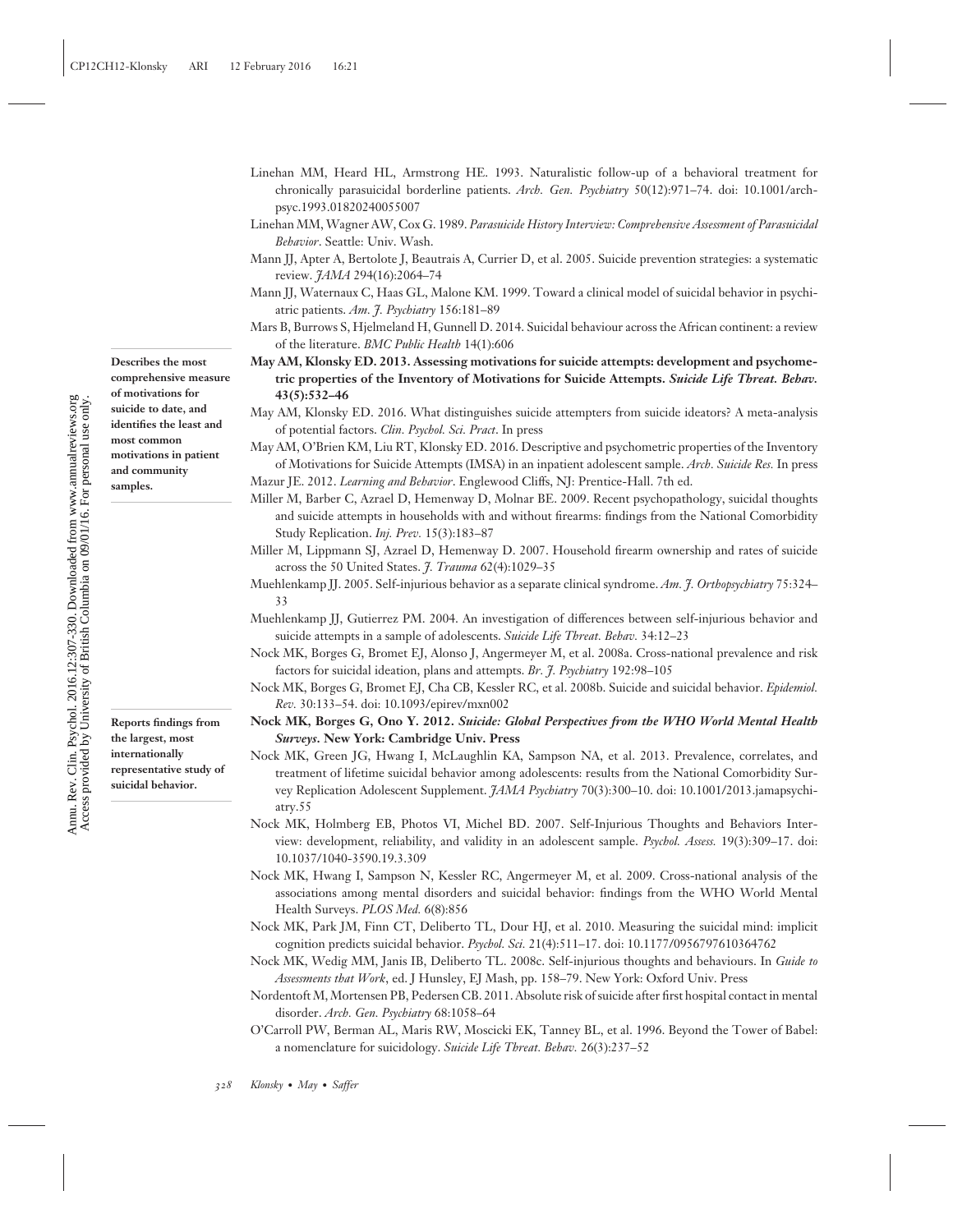*www.annualreviews.org* • *Suicide, Suicide Attempts, and Suicidal Ideation 329*

- **O'Connor RC. 2011. Towards an integrated motivational-volitional model of suicidal behaviour. In** *International Handbook of Suicide Prevention: Research, Policy and Practice***, ed. RC O'Connor, S Platt, J Gordon, pp. 181–98. Chichester, UK: Wiley**
- O'Connor RC, Nock MK. 2014. The psychology of suicidal behaviour. *Lancet Psychiatry* 1(1):73–85
- O'Connor RC, Smyth R, Ferguson E, Ryan C, Williams JMG. 2013. Psychological processes and repeat suicidal behavior: a four-year prospective study. *J. Consult. Clin. Psychol.* 81:1137–43
- Oquendo MA, Galfalvy H, Russo S, Ellis SP, Grunebaum MF, et al. 2004. Prospective study of clinical predictors of suicidal acts after a major depressive episode in patients with major depressive disorder or bipolar disorder. *Am. J. Psychiatry* 161(8):1433–41. doi: 10.1176/appi.ajp.161.8.1433
- Osman A, Kopper BA, Linehan MM, Barrios FX, Gutierrez PM, et al. 1999. Validation of the Adult Suicidal Ideation Questionnaire and the Reasons for Living Inventory in an adult psychiatric inpatient sample. *Psychol. Assess.* 11(2):115–23. doi: 10.1037/1040-3590.11.2.115
- Owens D, Horrocks J, House A. 2002. Fatal and non-fatal repetition of self-harm systematic review. *Br. J. Psychiatry* 181(3):193–99
- Patton GC, Coffey C, Sawyer SM, Viner RM, Haller DM, et al. 2009. Global patterns of mortality in young people: a systematic analysis of population health data. *Lancet* 374(9693):881–92. doi: 10.1016/S0140- 6736(09)60741-8
- Posner K, Brent DA, Lucas C, Gould MS, Stanley BH, et al. 2008. *Columbia-Suicide Severity Rating Scale* (*C-SSRS*). Res. Found. Ment. Hyg., NY State Psychiatr. Inst., Columbia Univ. Med. Cent., New York, NY
- Posner K, Brodsky B, Yershova K, Buchanan J, Mann J. 2014. The classification of suicidal behavior. In *The Oxford Handbook of Suicide and Self-Injury*, ed. MK Nock, pp. 7–22. Oxford, UK: Oxford Univ. Press
- Posner K, Brown GK, Stanley B, Brent DA, Yershova KV, et al. 2011. The Columbia-Suicide Severity Rating Scale: initial validity and internal consistency findings from three multisite studies with adolescents and adults. *Am. J. Psychiatry* 168(12):1266–77
- Ratcliffe GE, Enns MW, Belik SL, Sareen J. 2008. Chronic pain conditions and suicidal ideation and suicide attempts: an epidemiologic perspective. *Clin. J. Pain* 24(3):204–10
- Reynolds W. 1991. *ASIQ, Adult Suicidal Ideation Questionnaire: Professional Manual*. Lutz, FL: Psychol. Assess. Resour.
- Schilling EA, Lawless M, Buchanan L, Aseltine RH. 2014. "Signs of Suicide" shows promise as a middle school suicide prevention program. *Suicide Life Threat. Behav.* 44(6):653–67
- Schnyder U, Valach L, Bichsel K, Michel K. 1999. Attempted suicide: Do we understand the patients' reasons? *Gen. Hosp. Psychiatry* 21(1):62–69
- Shneidman ES. 1985*. Definition of Suicide*. New York: Wiley
- Shneidman ES. 1993. *Suicide as Psychache: A Clinical Approach to Self-Destructive Behavior*. Northfield, NJ: Jason Aronson
- Silverman MM, Berman AL, Sanddal ND, O'Carroll PW, Joiner TE. 2007. Rebuilding the Tower of Babel: a revised nomenclature for the study of suicide and suicidal behaviors, Part 2: suicide-related ideations, communications, and behaviors. *Suicide Life Threat. Behav.* 37(3):264–77
- Simon T, Swann A, Powell K, Potter L, Kresnow M, et al. 2001. Characteristics of impulsive suicide attempts and attempters. *Suicide Life Threat. Behav.* 32:49–59
- Skinner BF. 1953. *Science and Human Behavior*. New York: Simon & Schuster
- Slee N, Garnefski N, van der Leeden R, Arensman E, Spinhoven P. 2008. Cognitive-behavioural intervention for self-harm: randomised controlled trial. *Br. J. Psychiatry* 192(3):202–11. doi: 10.1192/bjp. bp.107.037564
- Smith AR, Ribeiro J, Mikolajewski A, Taylor J, Joiner T, et al. 2012. An examination of environmental and genetic contributions to the determinants of suicidal behavior among male twins. *Psychiatr. Res.* 197:60–65
- Suominen K, Isometsa E, Suokas J, Haukka J, Achte K, et al. 2004. Completed suicide after a suicide attempt: ¨ a 37-year follow-up study. *Am. J. Psychiatry* 161(3):562–63
- Swanson SP, Roberts LJ, Chapman MD. 2003. Are anaesthetists prone to suicide? A review of rates and risk factors. *Anaesth. Intens. Care* 31:434–45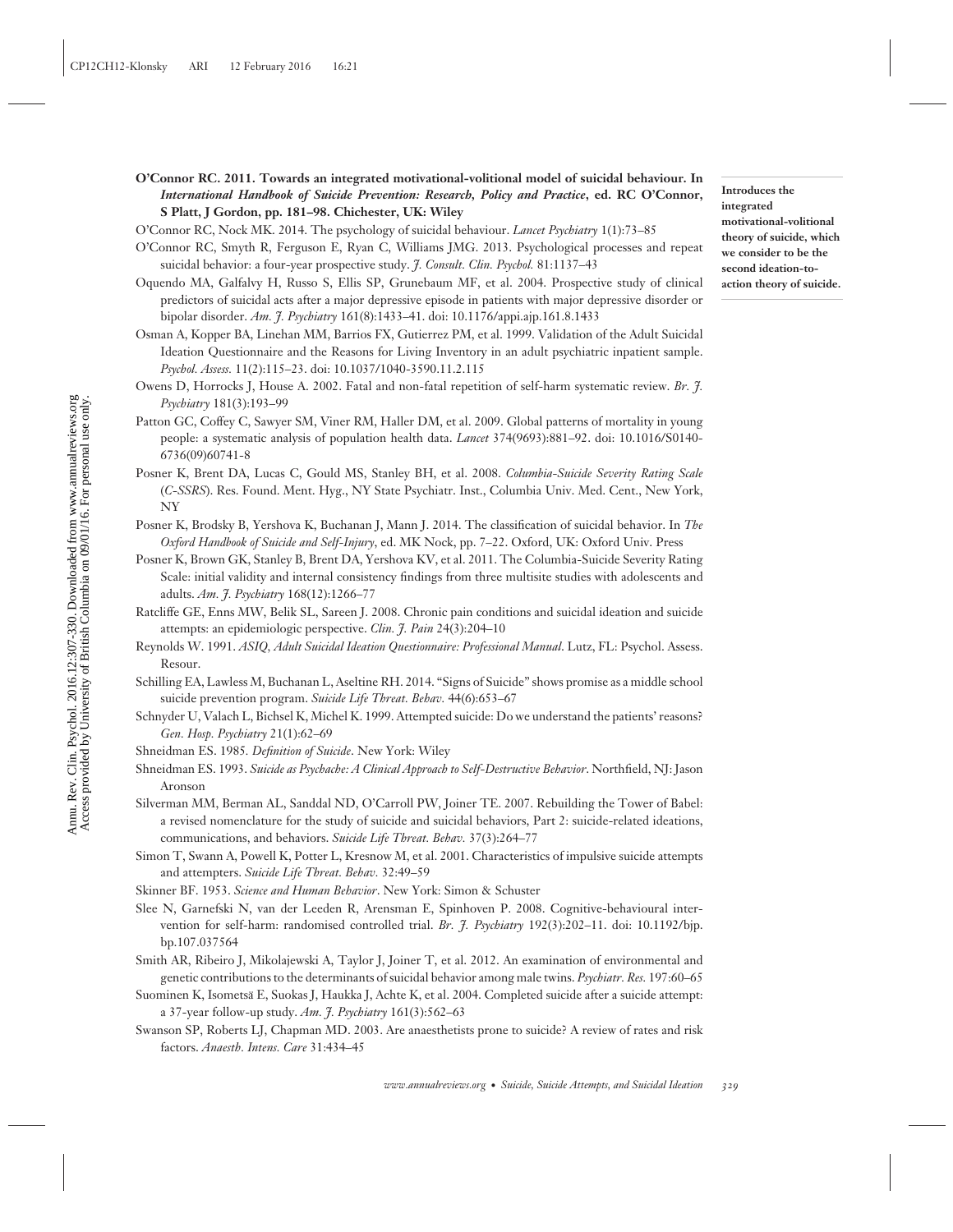- Van den Bosch LMC, Koeter MWJ, Stijnen T, Verheul R, van den Brink W. 2005. Sustained efficacy of dialectical behaviour therapy for borderline personality disorder. *Behav. Res. Ther.* 43(9):1231–41. doi: 10.1016/j.brat.2004.09.008
- Verheul R, Van Den Bosch LMC, Koeter MWJ, De Ridder MAJ, Stijnen T, et al. 2003. Dialectical behaviour therapy for women with borderline personality disorder: 12-month, randomised clinical trial in the Netherlands. *Br. J. Psychiatry* 182(2):135–40. doi: 10.1192/bjp.182.2.135
- Wilkinson P, Kelvin R, Roberts C, Dubicka B, Goodyer I. 2011. Clinical and psychosocial predictors of suicide attempts and nonsuicidal self-injury in the Adolescent Depression Antidepressants and Psychotherapy Trial (ADAPT). *Am. J. Psychiatry* 168:495–501. doi: 10.1176/appi.ajp.2010.10050718
- Wintersteen MB. 2014. *A retrospective account of youth suicide warning signs and its impact on prevention efforts*. Presented at Annu. Meet. Assoc. Cogn. Behav. Ther., 48th, Philadelphia
- WHO (World Health Organ.). 1999. *Facts and figures about suicide*. Geneva: WHO. **[http://apps.who.int/](http://apps.who.int/iris/bitstream/10665/66097/1/WHO_MNH_MBD_99.1.pdf) [iris/bitstream/10665/66097/1/WHO\\_MNH\\_MBD\\_99.1.pdf](http://apps.who.int/iris/bitstream/10665/66097/1/WHO_MNH_MBD_99.1.pdf)**
- WHO (World Health Organ.). 2008. *The global burden of disease: 2004 update*. Geneva: WHO. **[http://www.](http://www.who.int/healthinfo/global_burden_disease/GBD_report_2004update_full.pdf) [who.int/healthinfo/global\\_burden\\_disease/GBD\\_report\\_2004update\\_full.pdf](http://www.who.int/healthinfo/global_burden_disease/GBD_report_2004update_full.pdf)**
- WHO (World Health Organ.). 2013. *Projections of mortality and causes of death 2015 and 2030*. Geneva: WHO. **[http://www.who.int/http://healthinfo/global\\_burden\\_disease/projections/en/](http://www.who.int/healthinfo/global_burden_disease/projections/en/)**
- WHO (World Health Organ.). 2014. *Preventing suicide: a global imperative*. Geneva: WHO. **[http://apps.who.](http://apps.who.int/iris/bitstream/10665/131056/1/9789241564779_eng.pdf?ua=1) [int/iris/bitstream/10665/131056/1/9789241564779\\_eng.pdf?ua](http://apps.who.int/iris/bitstream/10665/131056/1/9789241564779_eng.pdf?ua=1)=1**
- Wyder M, De Leo D. 2007. Behind impulsive suicide attempts: indications from a community study. *J. Affect. Disord.* 104:167–73
- Young EE, Lariviere WR, Belfer I. 2011. Genetic basis of pain variability: recent advances. *J. Med. Genet.* 49:1–9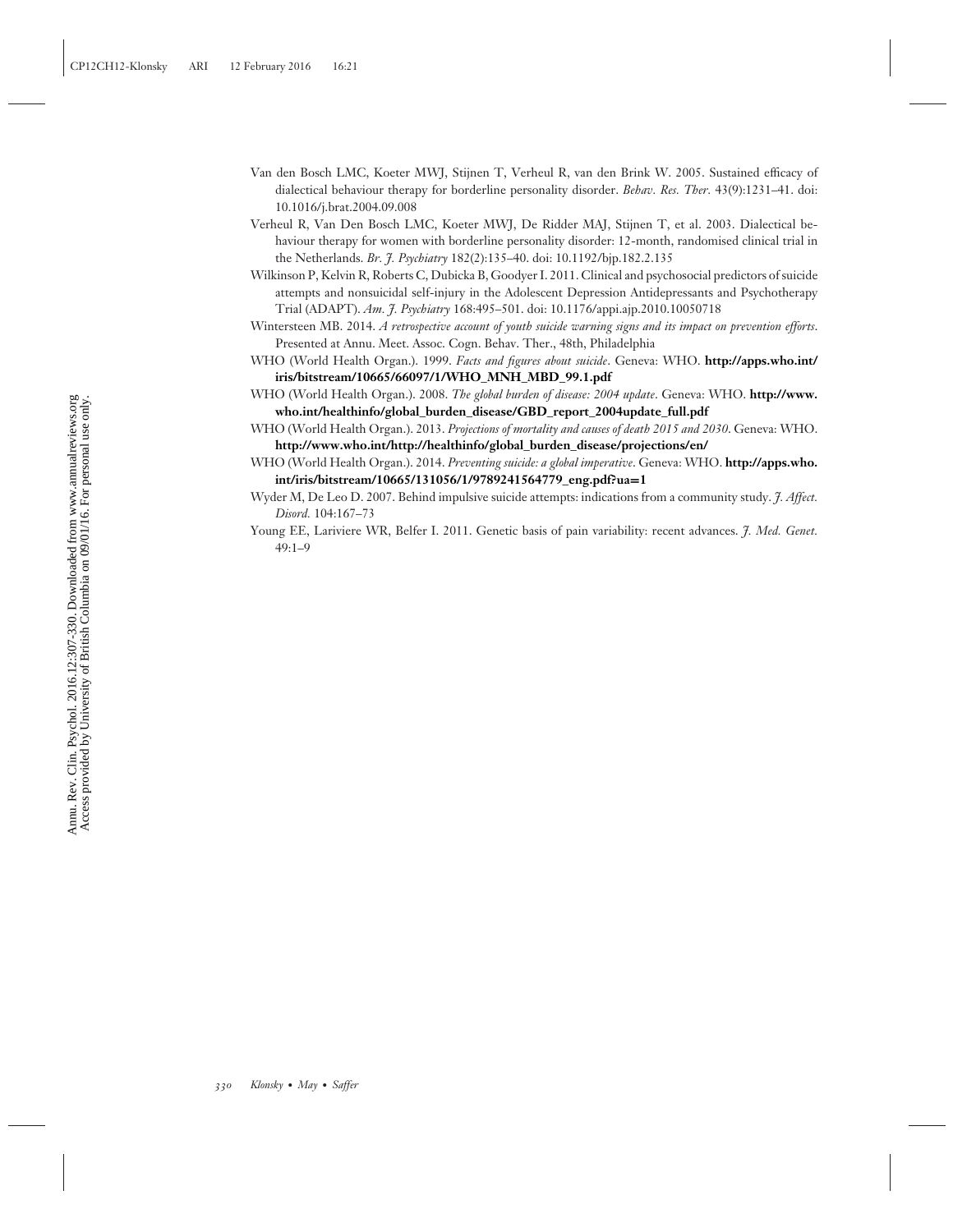# $\mathbf{\hat{R}}$

**Annual Review of Clinical Psychology**

| The Efficacy of Exposure Therapy for Anxiety-Related Disorders and<br>Its Underlying Mechanisms: The Case of OCD and PTSD                                                                                             |
|-----------------------------------------------------------------------------------------------------------------------------------------------------------------------------------------------------------------------|
| History of the Concept of Addiction<br>Peter E. Nathan, Mandy Conrad, and Anne Helene Skinstad 29                                                                                                                     |
| Conducting Clinical Research Using Crowdsourced Convenience<br>Samples                                                                                                                                                |
| Computerized Adaptive Diagnosis and Testing of Mental Health<br>Disorders                                                                                                                                             |
| Diagnostic Issues and Controversies in DSM-5: Return of the False<br><b>Positives Problem</b>                                                                                                                         |
| The Importance of Considering Clinical Utility in the Construction of<br>a Diagnostic Manual<br>Stephanie N. Mullins-Sweatt, Gregory J. Lengel, and Hilary L. DeShong  133                                            |
| <b>Internet-Delivered Psychological Treatments</b><br>Gerbard Andersson (157)                                                                                                                                         |
| Developmental Demands of Cognitive Behavioral Therapy for<br>Depression in Children and Adolescents: Cognitive, Social,<br>and Emotional Processes<br>Judy Garber, Sarah A. Frankel, and Catherine G. Herrington  181 |
| Gender Dysphoria in Adults<br>Kenneth J. Zucker, Anne A. Lawrence, and Baudewijntje P.C. Kreukels  217                                                                                                                |
| Mental Imagery in Depression: Phenomenology, Potential<br>Mechanisms, and Treatment Implications<br>Emily A. Holmes, Simon E. Blackwell, Stephanie Burnett Heyes, Fritz Renner,                                       |